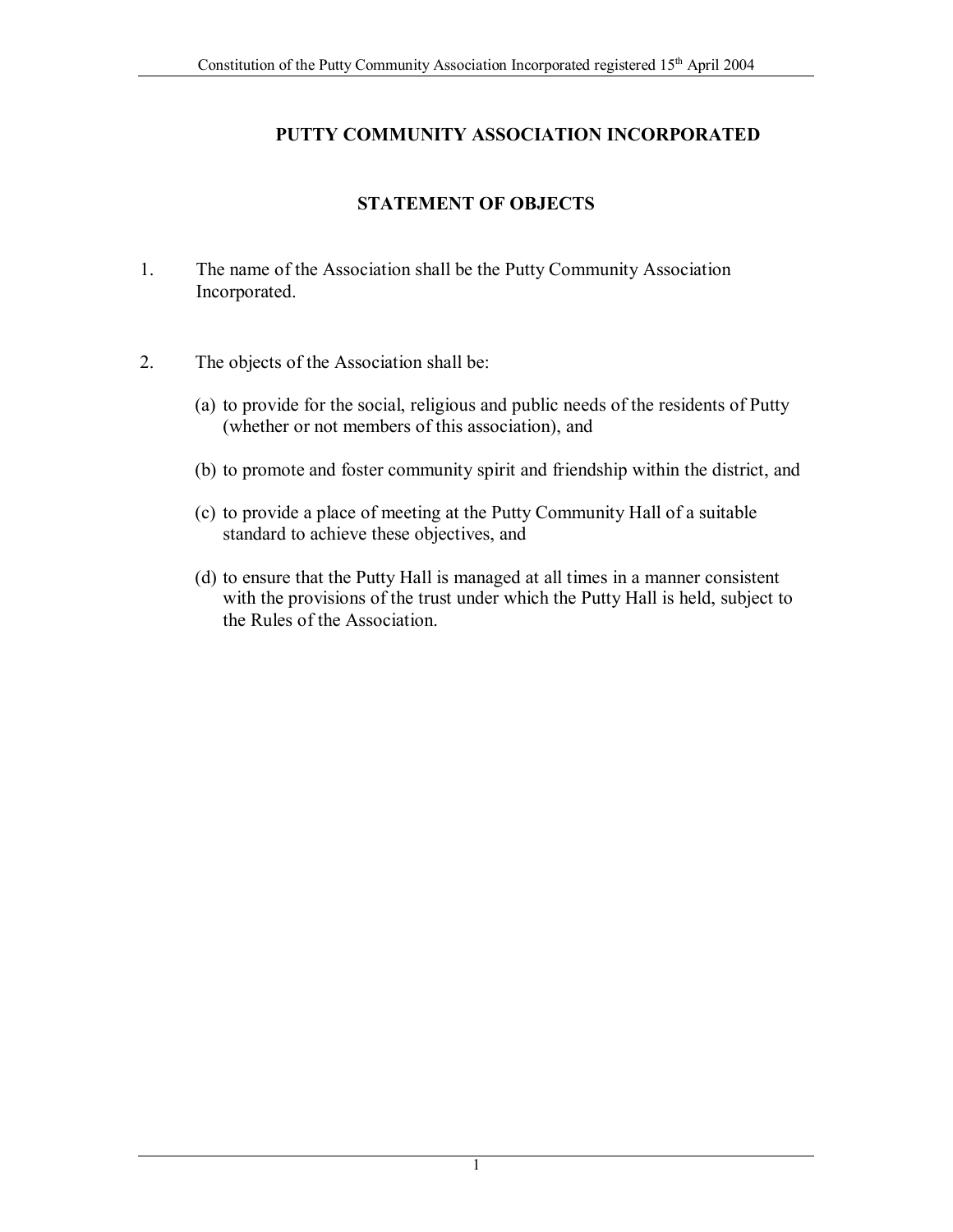## **PUTTY COMMUNITY ASSOCIATION INCORPORATED – RULES**

# **PART 1 - PRELIMINARY**

#### 1. Definitions

(a) In these rules:

**Director General** means the Director General of the Department of Fair Trading.

**special general meeting** means a general meeting of the Association other than an annual general meeting.

**the Act** means the *Associations Incorporation Act, 1984*.

**the Regulation** means the *Associations Incorporation Regulation, 1999*.

**the Association** means the Putty Community Association Incorporated.

**financial member** means a member of the Association who, at a particular date or during a particular period has satisfied all of his or her financial obligations to the Association.

- (b) In these rules:
	- (i) a reference to a function includes a reference to a power, authority and duty, and
	- (ii) a reference to the exercise of a function includes, if the function is a duty, a reference to the performance of the duty.
- (c) The provisions of the *Interpretation Act, 1987* apply to and in respect of these rules in the same manner as those provisions would so apply if these rules were an instrument made under the Act.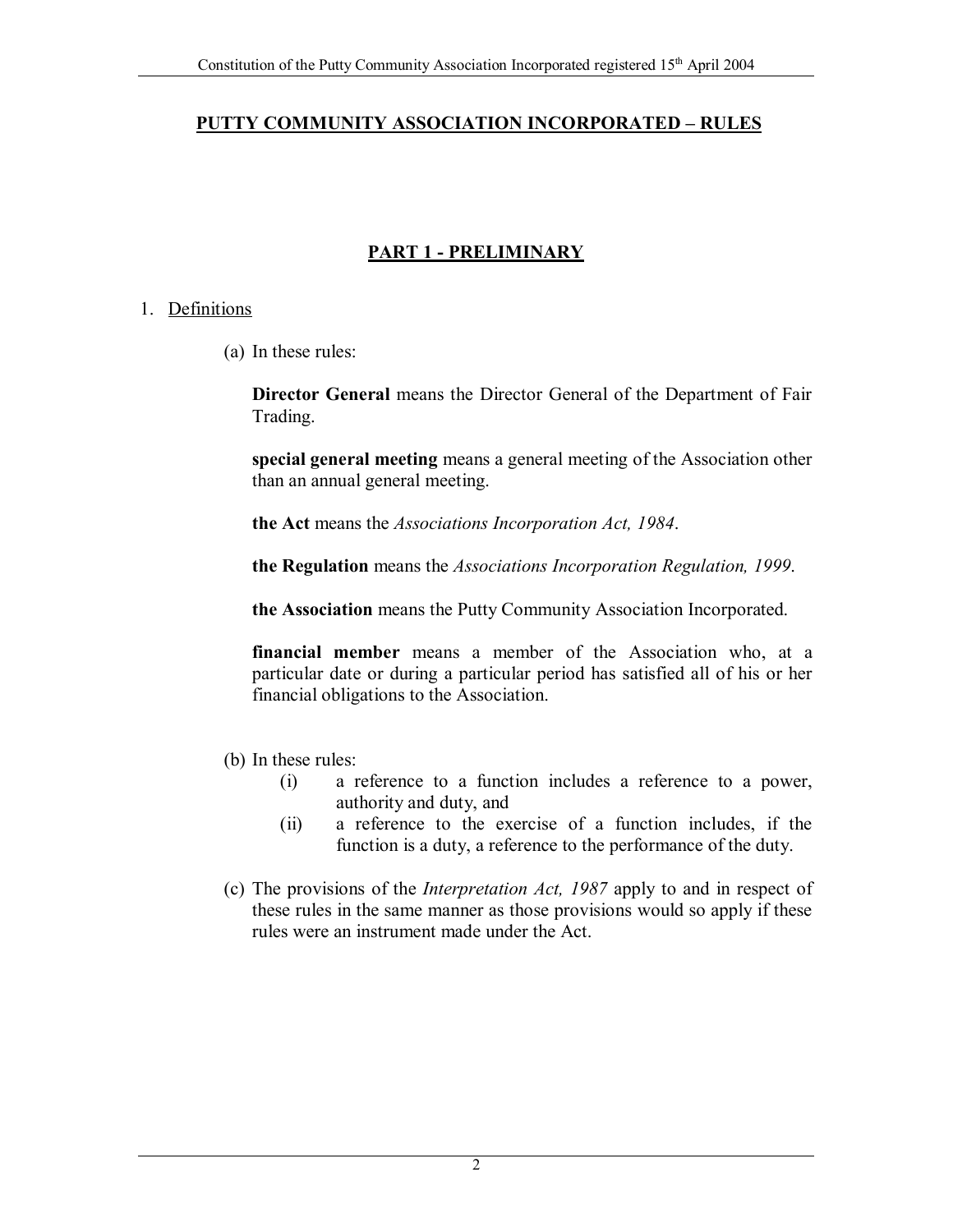## **PART 2 – MEMBERSHIP**

## 2. Preliminary

All persons who were members of the Putty Community Association immediately before the date of incorporation of the Association shall upon incorporation be members of the Association.

## 3. Eligibility to Apply

 Any person who is a resident and/or landholder in the Putty district or any other person who has a substantial connection with the Putty community shall be eligible to apply for membership of the Association.

## 4. Membership

The members of the Association shall comprise:

- (a) the persons referred to in clause 2, and
- (b) any natural person:
	- (i) who has applied for membership of the Association as provided by rule 5, and
	- (ii) who has been approved for membership of the Association by the committee of the Association.
- 5. Application for Membership
	- (a) An application for membership of the Association:
		- (i) shall be made in writing on the form prescribed in Appendix 1 (or on any variation of this form which the committee may deem sufficient);
		- (ii) shall be lodged with the secretary or treasurer of the Association;
		- (iii) shall be accompanied by the entrance fee and annual subscription determined from time to time by the committee.
	- (b) As soon as practicable after receiving an application for membership, the secretary or treasurer must refer the application to the committee which is to determine, whether to approve or to reject the application at the next committee meeting (subject to the proviso that approval for the application may not be unreasonably withheld from a qualified applicant). If the application for membership is approved, the applicant becomes a member of the Association immediately upon that approval.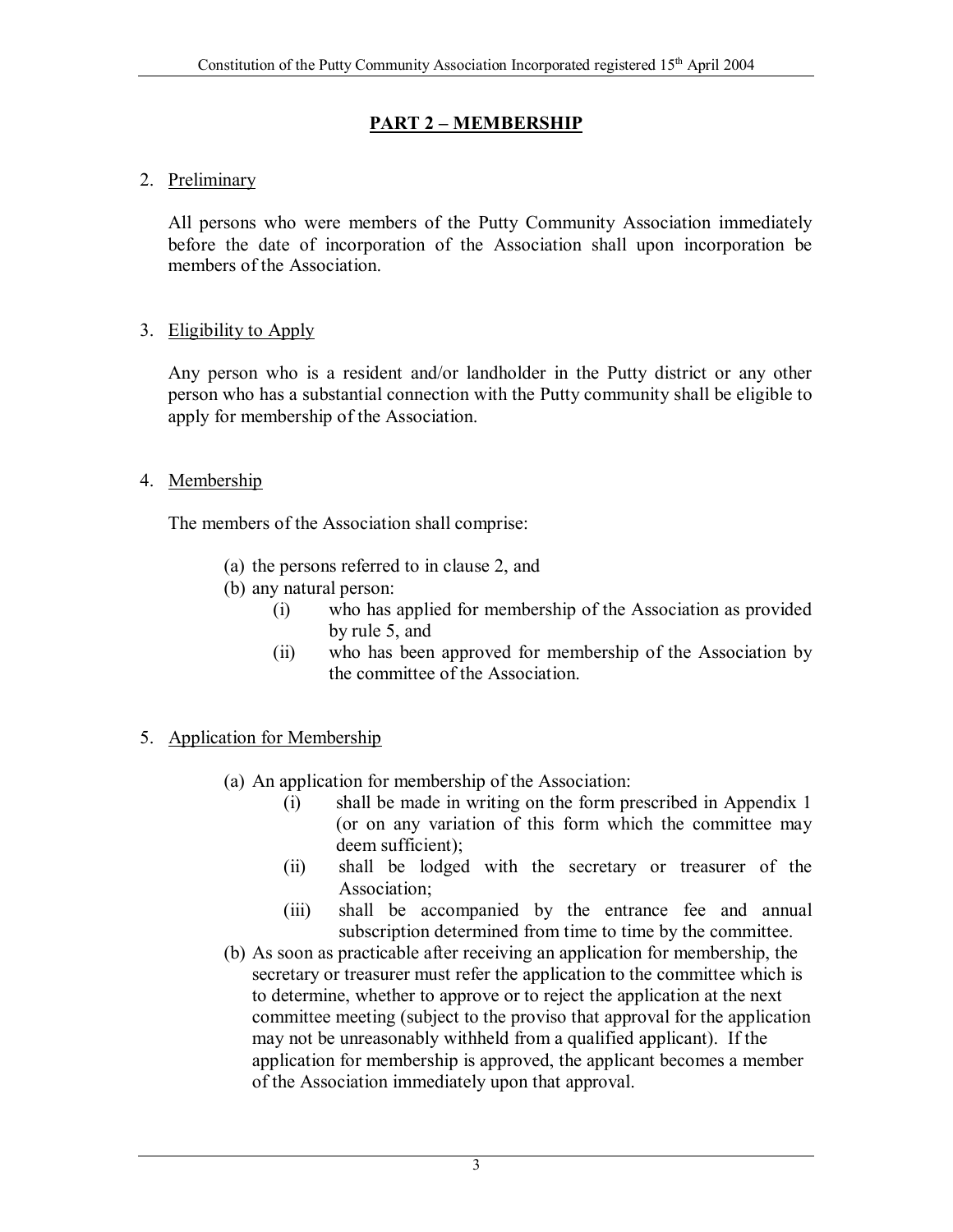- (c) As soon as practicable after the committee makes its determination, the secretary or treasurer must:
	- (i) notify the applicant that the committee has approved or rejected the application (whichever is applicable), and
	- (ii) if the committee rejected the application, refund in full, any sum paid under these rules as entrance fee and annual subscription.
- (d) The secretary must within a period of seven days, after approval of an application for membership, enter the applicant's name in the register of members.

## 6. Cessation of Membership

A person ceases to be a member of the Association if the person:

- (a) dies, or
- (b) resigns membership, or
- (c) fails to pay the full amount of annual subscription within a period of four months of it falling due, or
- (d) is expelled from the Association.

## 7. Membership Entitlements Not Transferable

A right, privilege or obligation which a person has by reason of being a member of the Association:

- (a) is not capable of being transferred or transmitted to another person, and
- (b) terminates on cessation of the persons' membership.

## 8. Resignation of Membership

- (a) A member of the Association is not entitled to resign that membership except in accordance with this rule.
- (b) A member of the Association who has paid all amounts payable by the member to the Association in respect of the members' membership may resign from membership of the Association by first giving to the secretary written notice of at least one month of the member's intention to resign and, on the expiration of the period of notice, the member ceases to be a member.
- (c) If a member of the Association ceases to be a member under clause (b), and in every other case where a member ceases to hold membership, the secretary must make an appropriate entry in the register of members recording the date on which the member ceased to be a member.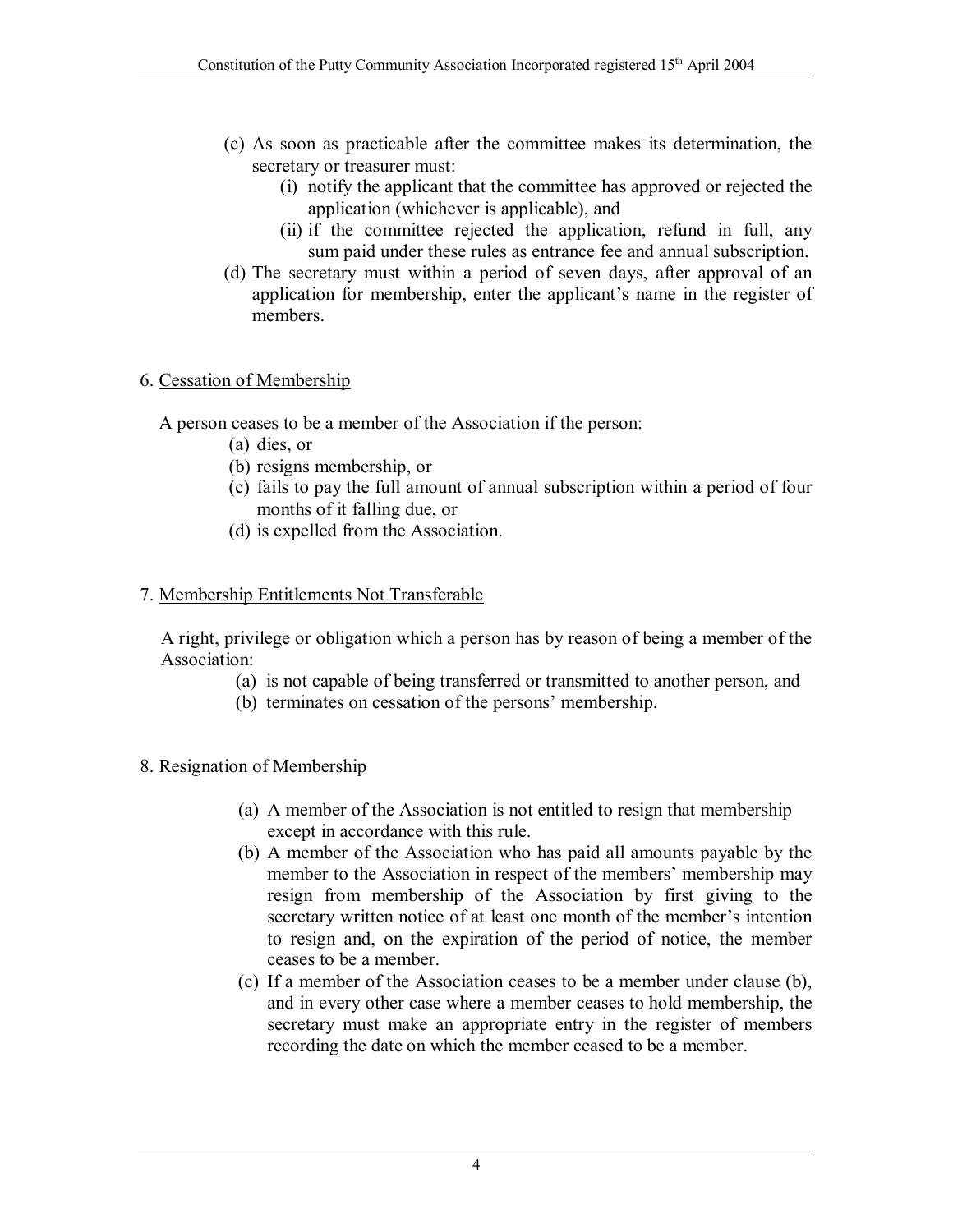## 9. Register of Members

- (a) The public officer/secretary of the Association must establish and maintain a register of members of the Association specifying the name and address of each person who is a member of the Association together with the date on which the person became a member.
- (b) Subject to any applicable legislation in force from time to time relating to privacy of information, the register of members shall be open for inspection at any reasonable hour, free of charge and upon reasonable notice being given to the secretary by any member.

# 10. Fees and Subscriptions

- (a) A member of the Association must pay to the Association an annual membership fee in an amount determined from time to time by the committee:
	- (i) except as provided by paragraph (ii) before  $1<sup>st</sup>$  February in each calendar year, or
	- (ii) if the member becomes a member on or after  $1<sup>st</sup>$  February in any calendar year – on becoming a member,

PROVIDED THAT an amount paid by a member to the Association as a hiring fee for the use of the Putty Hall in any year shall be credited against that member's membership fee for the following year.

(b) Under these rules, the financial year of the Association shall commence on 1 January each year and conclude on 31 December of the same year.

# 11. Members' Liabilities

 The liability of a member of the Association to contribute towards the payment of the debts and liabilities of the Association or the costs, charges and expenses of the winding up of the Association is limited to the amount, if any, unpaid by the member in respect of membership of the Association as required by rule 10.

## 12. Resolution of Internal Disputes

(a) Disputes between members (in their capacity as members) of the Association, and disputes between members and the Association, are to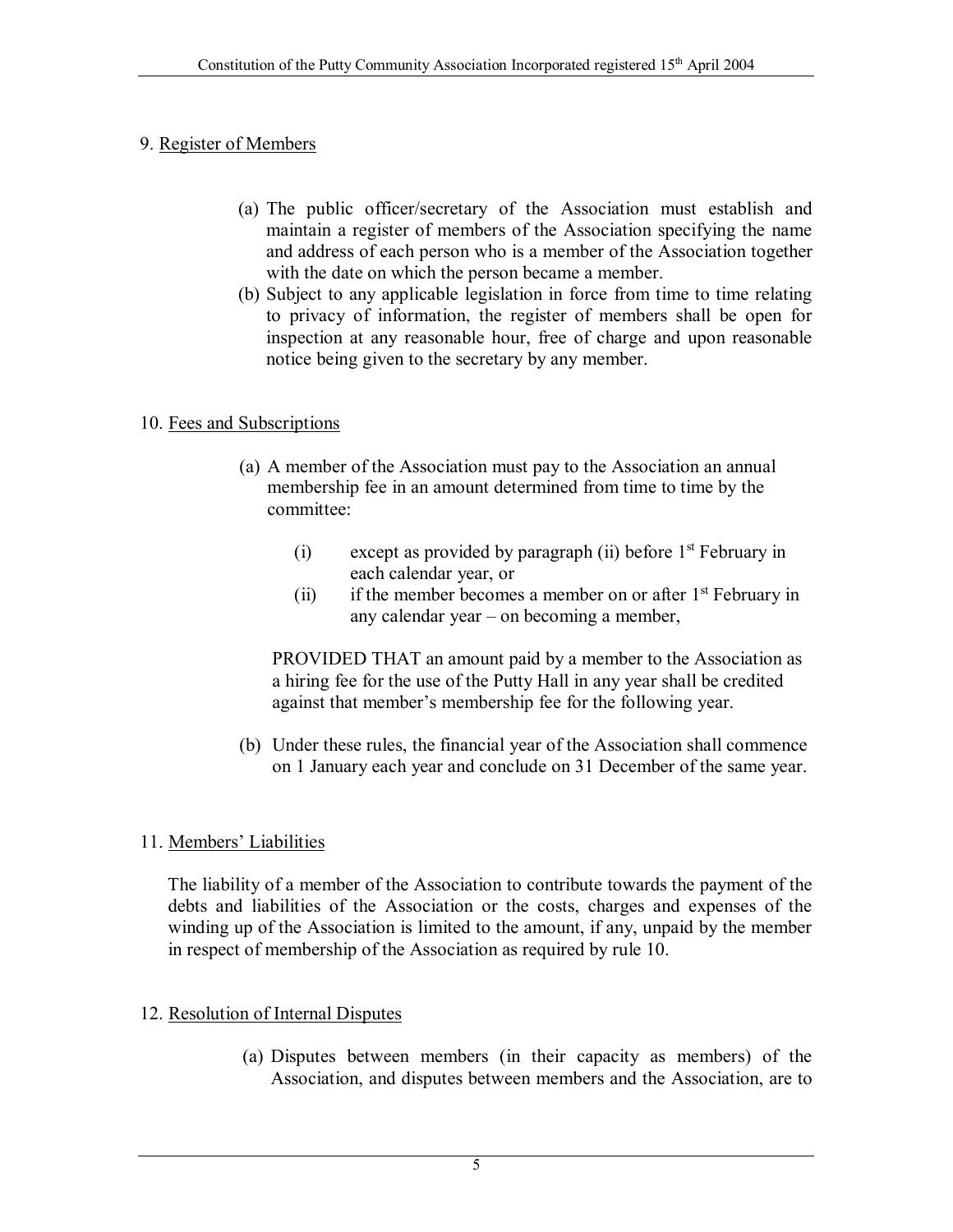be referred to a community justice center for mediation in accordance with the *Community Justice Centres Act 1983.*

(b) At least 7 days before a mediation session is to commence, the parties are to exchange statements of the issues that are in dispute between them and supply copies to the mediator.

#### 13. Disciplining of Members

- (a) A complaint may be made to the committee by any member that a member of the Association:
	- (i) has persistently refused or neglected to comply with a provision or provisions of these rules, or
	- (ii) has persistently and willfully acted in a manner prejudicial to the interests of the Association.
- (b) On receiving such a complaint, the committee:
	- (i) must cause notice of the complaint to be served on the member concerned, and
	- (ii) must give the member at least 14 days from the time the notice is served within which to make submissions to the committee in connection with the complaint, and
	- (iii) must take into consideration any submissions made by the member within that period of 14 days in connection with the complaint.
- (c) The committee may, by resolution, expel the member from the Association or suspend the member from membership of the Association if, after considering the complaint and any submissions made in accordance with paragraph (b)(ii) above, it is satisfied that the facts alleged in the complaint have been proved and that one of the breaches referred to in clause (a) has been committed.
- (d) If the committee expels or suspends a member, the secretary must, within 7 days after the action is taken, cause written notice to be given to the member of the action taken, of the reasons given by the committee for having taken that action and of the members' right of appeal under rule 14.
- (e) The expulsion or suspension does not take effect:
	- (i) until the expiration of the period within which the member is entitled to appeal against the resolution concerned, or
	- (ii) if within that period the member exercises the right of appeal, unless and until the Association confirms the resolution under rule 14(e),

whichever is the later.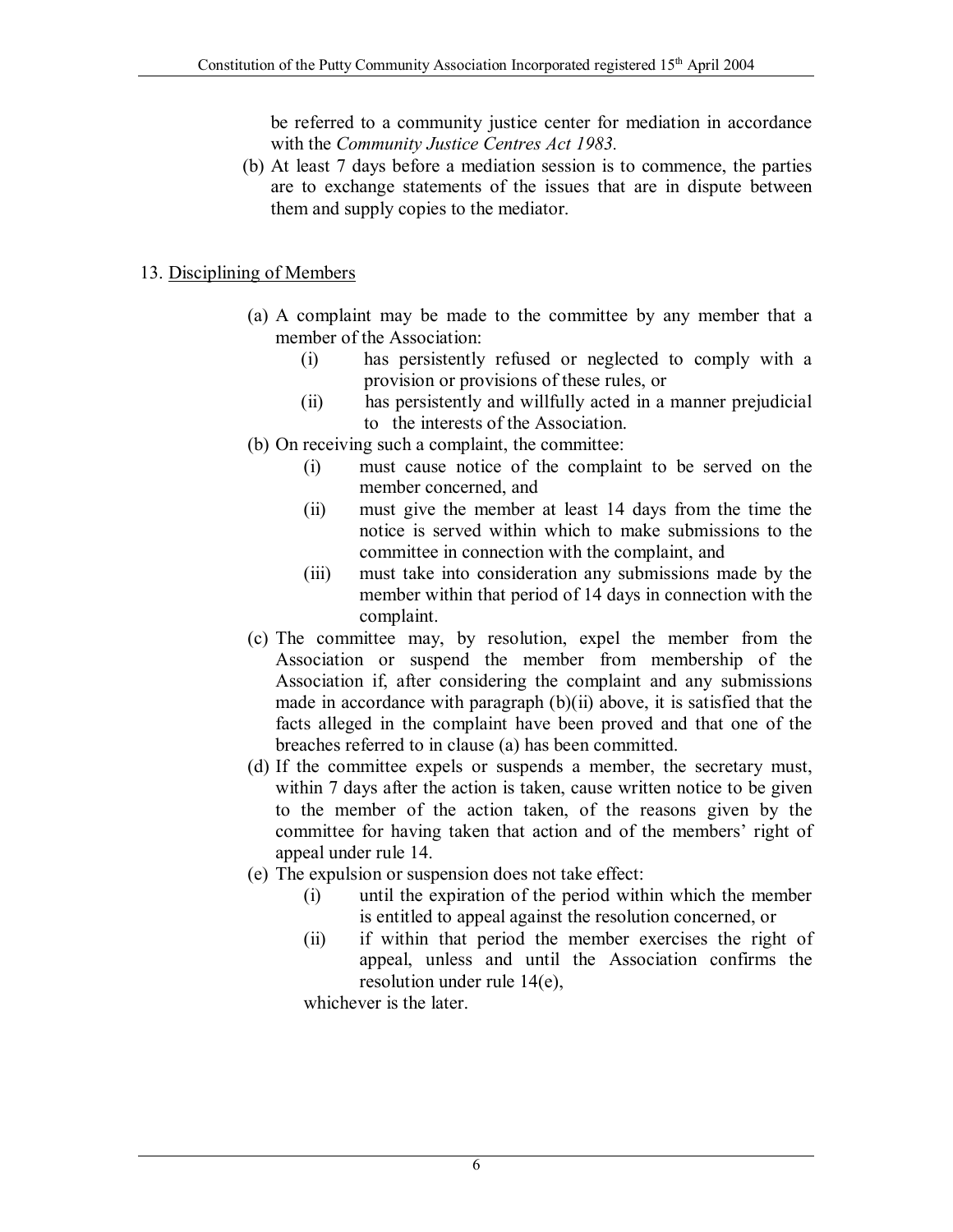#### 14. Right of Appeal of Disciplined Member

- (a) A member may appeal to the Association in general meeting against a resolution of the committee under rule 13, within 7 days after the notice of the resolution is served on the member, by lodging with the secretary a notice to that effect.
- (b) The notice may, but need not, be accompanied by a statement of the grounds on which the member intends to rely for the purposes of the appeal.
- (c) On receipt of a notice from a member under clause (a), the secretary must notify the committee which is to convene a general meeting of the Association to be held within 28 days after the date on which the secretary received the notice.
- (d) At a general meeting of the Association convened under clause (c):
	- (i) no business other than the question of the appeal is to be transacted, and
	- (ii) the committee and the member must be given the opportunity to state their respective cases orally or in writing, or both, and call any witnesses in support of their case, and
	- (iii) the members present are to vote by secret ballot on the question of whether the resolution should be confirmed or revoked.
- (e) If at the general meeting the association passes a special resolution in favour of the confirmation of the resolution, the resolution is confirmed.

#### **PART 3 – THE COMMITTEE**

#### 15. Powers of the Committee

The managing committee is to be called the committee and, subject to the Act, the Regulation and these rules and to any resolution passed by the Association in general meeting:

- (a) is to control and manage the affairs of the Association, and
- (b) may exercise all such functions as may be exercised by the Association, other than those functions that are required by these rules to be exercised by a general meeting of members of the Association, and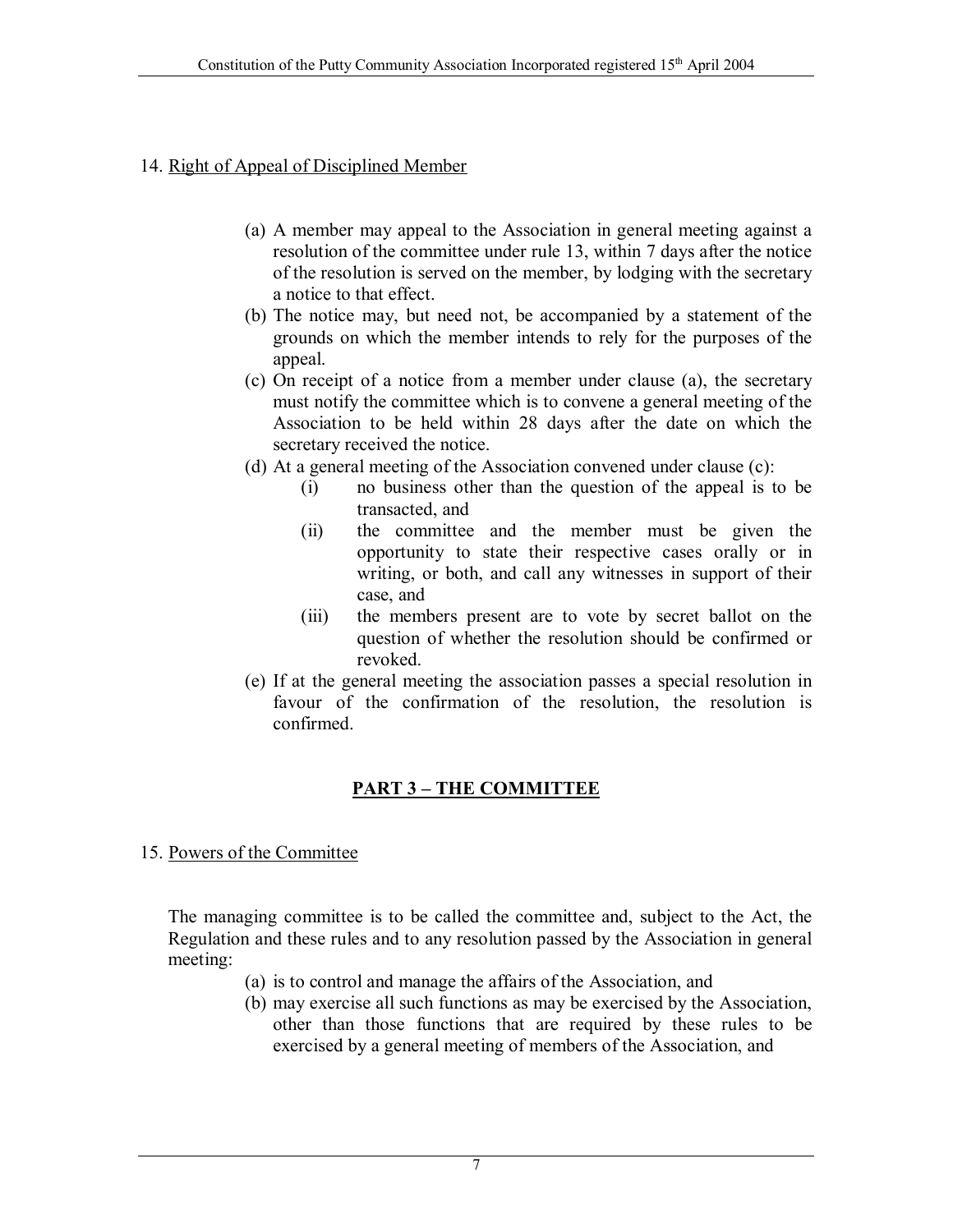(c) has power to perform all such acts and do all such things as appear to the committee to be necessary or desirable for the proper management of the affairs of the Association.

## 16. Constitution and Membership

- (a) The committee shall consist of the office bearers of the Association, each of whom is to be elected at the annual general meeting of the Association under rule 17.
- (b) The office bearers of the committee shall be:
	- (i) the president,
	- (ii) the vice-president,
	- (iii) the treasurer,
	- (iv) the secretary,
	- (v) the assistant secretary,
	- (vi) the publicity officer,
	- (vii) the trust officer.
- (c) Each member of the committee is, subject to these rules, to hold office until the conclusion of the election for office bearers at the annual general meeting following the date of the members' election, but is eligible for re-election subject to clauses (d) and (e).
- (d) Subject to the exercise by the Association in general meeting of the power of appointment conferred by clause 21, in the event of a casual vacancy occurring in the membership of the committee, the committee may appoint a member of the Association to fill the vacancy and the member so appointed is to hold office, subject to these rules, until the conclusion of the election for office bearers at the annual general meeting next following the date of the appointment.
- (e) The person from time to time holding the office of secretary shall also be, by virtue of his or her election or appointment as secretary, and for so long as he or she holds the office of secretary, the public officer of the Association. If the public officer of the Association ceases to hold that position for any reason, the office of secretary shall also be deemed to be vacant.

#### 17. Election of Members

(a) A member may nominate or be nominated for election as an office bearer of the Association if, and only if, the nominee is and has been a financial member of the Association for a minimum period of twelve months prior to the election in which he/she is standing.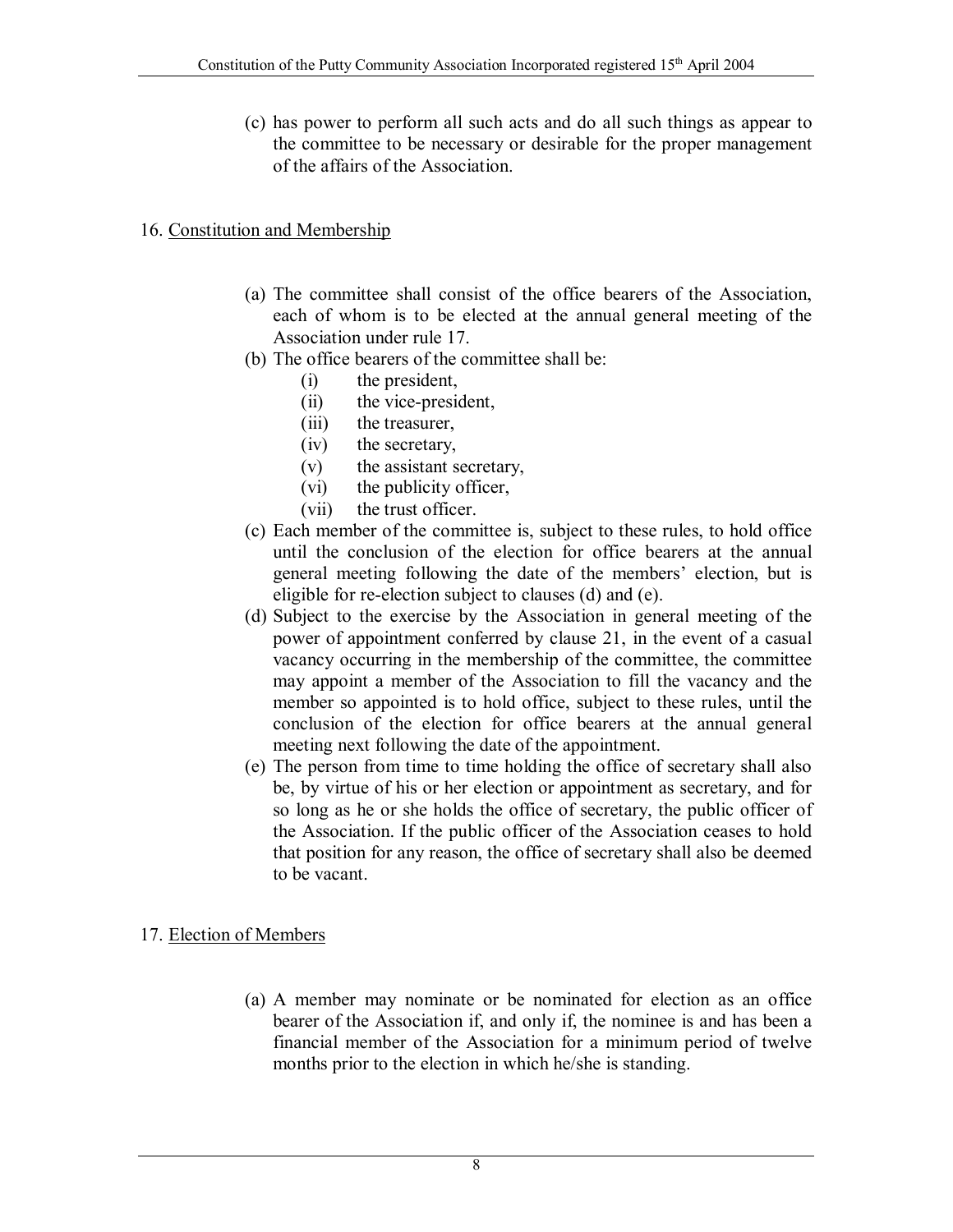- (b) All incumbent office bearers of the committee shall give notice to the secretary of the Association of their intention to re-nominate for office or stand down from office at the subsequent annual general meeting, at least one month before the holding of that annual general meeting, and the intention so notified shall be stated by the secretary in the notice for the annual general meeting.
- (c) Any member of the Association may request information as to the incumbent committee's intentions during the one-month period referred to in clause (b), as well as information pertaining to any other nominations for election as an office bearer that have been received.
- (d) Nominations of candidates for election as office bearers of the Association:
	- (i) will open one month prior to the annual general meeting of the Association,
	- (ii) must be made in writing and accompanied by the written consent of the candidate if it is not a self-nomination (such consent may be given on the form of the nomination),
	- (iii) must specify the particular office (or offices) for which the candidate is nominating, and
	- (iv) must be delivered to the Secretary of the Association at least 7 days before the date fixed for the holding of the annual general meeting at which the election is to take place.
- (e) If there are no nominations received for any particular position on the committee, further nominations are to be received at the annual general meeting.
- (f) If no further nominations are received, any position left vacant on the committee is taken to be a casual vacancy.
- (g) If a single nomination is received for any particular position on the committee, the person nominated is taken to be elected to that position.
- (h) If multiple nominations are received for any particular position on the committee, a ballot is to be held at the annual general meeting.
- (i) Any ballot for the election of office bearers to the committee is to be conducted at the annual general meeting in such usual and proper manner as the committee may direct.
- (j) The election of office bearers shall proceed in the sequence set out in clause 16(b). Unless there are no other nominations for the position, a person's nomination for a position will be void (and the person shall not be eligible for election to a position) if 2 members of that person's family have in the same election already been elected (or are deemed to have been elected) to other offices. For the purposes of this sub-clause, a person's family shall be taken to comprise the person's parents, siblings, children (in each case natural or adoptive) and the person's present spouse or partner.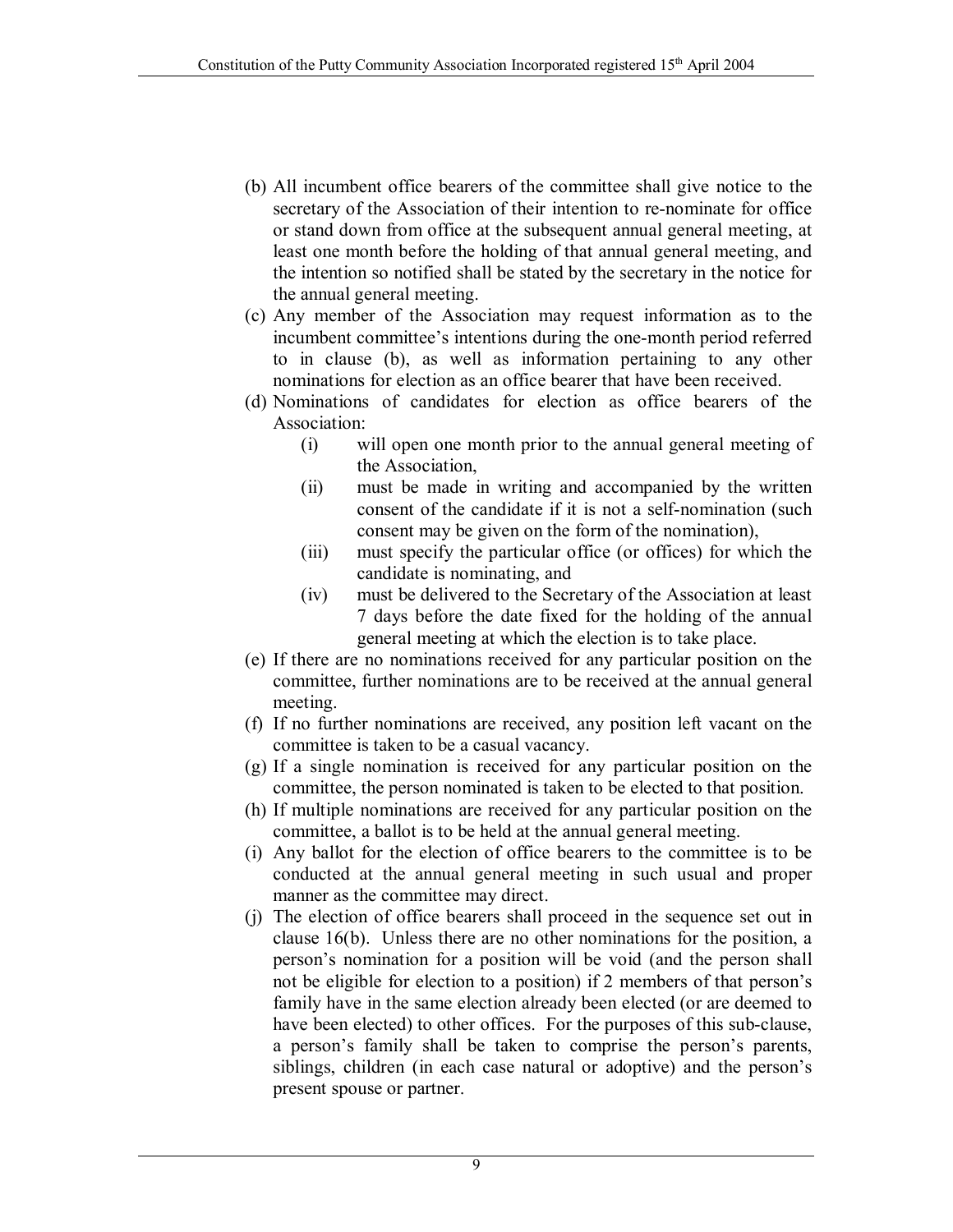#### 18. Secretary

- (a) It is the duty of the secretary, as public officer, to give to and lodge with the Director General the notice and statement required by sections 25 and 27 of the Act, and to take any other steps required of the public officer by law.
- (b) It is the duty of the secretary to keep minutes of:
	- (i) all appointments of office bearers and members of the committee,
	- (ii) the names of members of the committee present at a committee meeting or a general meeting, and
	- (i) all proceedings at committee meetings and general meetings.
- (c) Minutes of proceedings at a meeting must be signed by the chairperson of the meeting or by the chairperson of the next succeeding meeting.

#### 19. Treasurer

It is the duty of the treasurer of the Association to ensure:

- (a) that all money due to the Association is collected and received and that all payments authorised by the committee on behalf of the Association, subject to rule 38(d), are made, and
- (b) that correct books and accounts are kept showing the financial affairs of the Association, including full details of all receipts and expenditure connected with the activities of the Association.
- 19A. Trust Officer

It is the duty of the trust officer of the Association to have regard to the consistency of any act or omission of the Association, or of anyone acting or omitting to act on its behalf, with the provisions of the trust under which the Putty Hall is held, and to draw the attention of the committee to any perceived inconsistency between any such act or omission and any of those provisions.

- 20. Resigning Office and Casual Vacancies
	- (a) A committee member may resign from office by first giving to the secretary written notice of at least one month of the office bearer's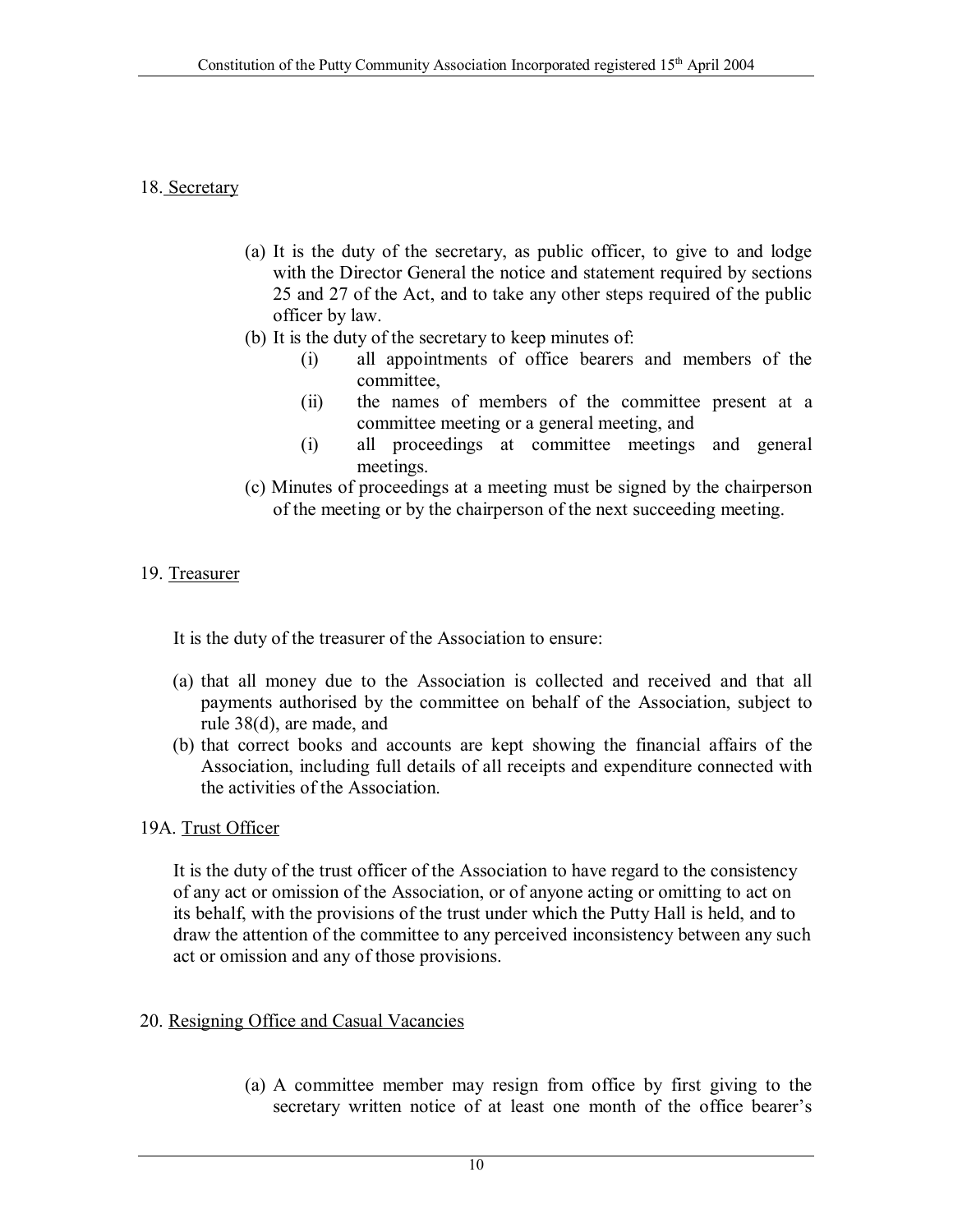intention to resign and, on the expiration of the period of notice, the office bearer ceases to hold office.

- (b) For the purposes of these rules, a casual vacancy in the office of a member of the committee occurs if the member:
	- (i) dies, or
	- (ii) ceases to be a member of the Association, or
	- (iii) becomes an insolvent under administration within the meaning of the Corporations Law, or
	- (iv) resigns office in accordance with rule 20(a), or
	- (v) is removed from office under rule 21, or
	- (vi) becomes a mentally incapacitated person, or
	- (vii) is absent without the consent of the committee from all meetings of the committee held during a period of six months.

#### 21. Removal of a Member

- (a) The Association in general meeting may by resolution remove any member of the committee from the office held by the member before the expiration of the member's term of office and may by resolution appoint another person to hold office until the expiration of the term of office of the member so removed.
- (b) If a member of the committee to whom a proposed resolution referred to in clause (a) relates makes representations in writing to the secretary or president (not exceeding a reasonable length) and requests that the representation be notified to the members of the Association, the secretary or the president may send a copy of the representations to each member of the Association or, if the representations are not so sent, the member is entitled to require that the representations be read out at the meeting at which the resolution is considered.

#### 22. Meetings and Quorum

- (a) The committee must meet at least 4 times during a financial year of the Association at such place and time as the committee may determine.
- (b) Additional meetings of the committee may be convened by the president or by any member of the committee.
- (c) Oral or written notice of a meeting of the committee must be given by the secretary to each member of the committee at least 48 hours (or such other period as may be unanimously agreed on by the members of the committee) before the time appointed for the holding of the meeting.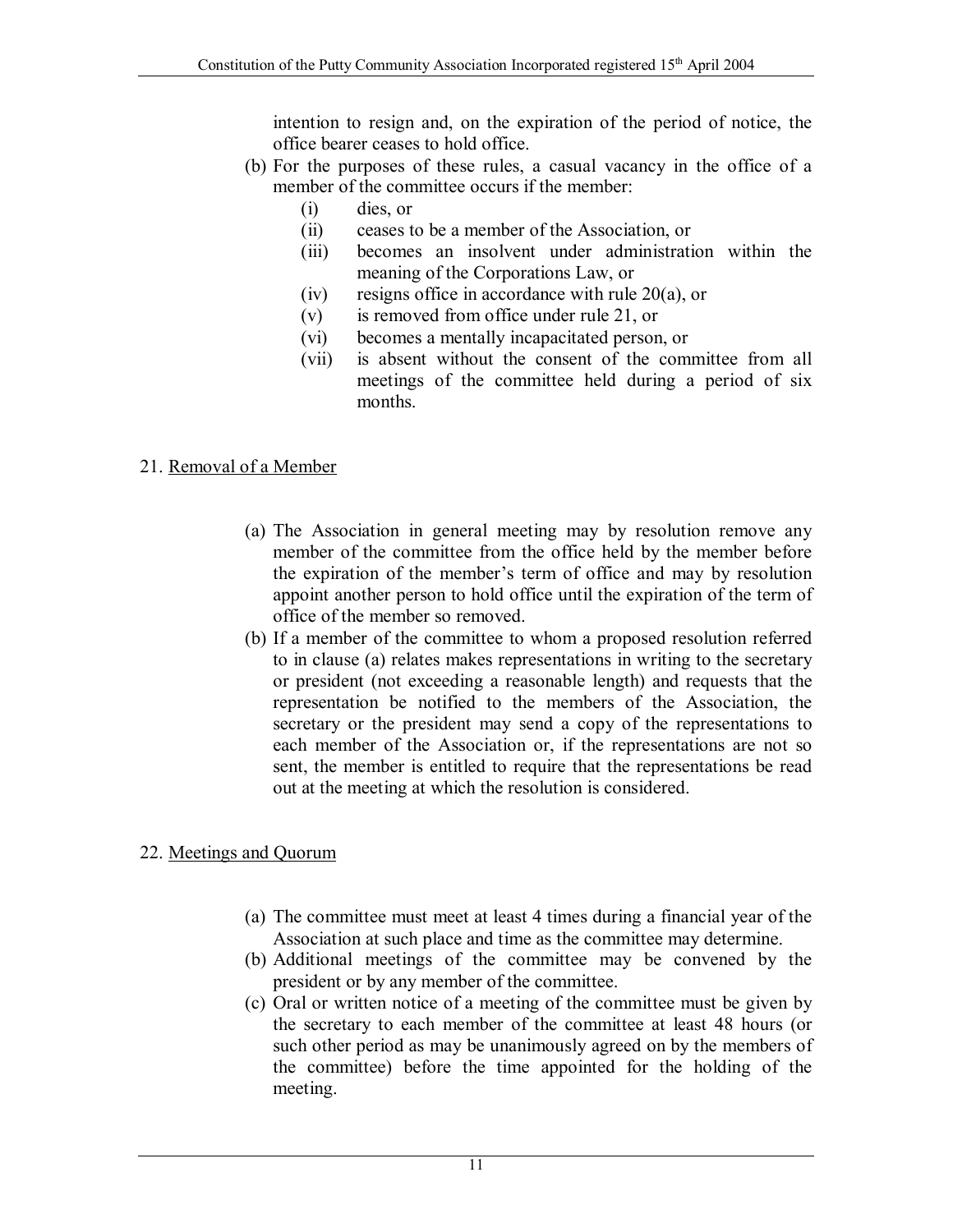- (d) Notice of a meeting given under clause (c) must specify the general nature of the business to be transacted at the meeting and no business other than that business is to be transacted at the meeting, except business which the committee members present at the meeting unanimously agree to treat as urgent business.
- (e) Any 3 members of the committee constitute a quorum for the transaction of business of a meeting of the committee.
- (f) No business is to be transacted by the committee unless a quorum is present and if, within half an hour of the time appointed for the meeting, a quorum is not present, the meeting is to stand adjourned to such a place and time as the committee may determine.
- (g) If at the adjourned meeting a quorum is not present within half an hour of the time appointed for the meeting, the meeting is to be dissolved.
- (h) At a meeting of the committee:
	- (i) the president, or in the presidents' absence, the vicepresident is to preside, or
	- (ii) if the president and vice-president are absent or unwilling to act, such one of the remaining members of the committee as may be chosen by the members present at the meeting is to preside.

# 23. Delegation by Committee to Sub-committee

- (a) The committee may, by instrument in writing, delegate to one or more sub-committees (consisting of such member or members of the Association as the committee thinks fit) the exercise of such functions of the committee as are specified in the instrument, other than:
	- (i) this power of delegation, and
	- (ii) a function, which is a duty, imposed on the committee by the Act or by any other law.
- (b) A function the exercise of which has been delegated to a sub-committee under this rule may, while the delegation remains unrevoked, be exercised from time to time by the sub-committee in accordance with the terms of the delegation.
- (b) A delegation under this section may be made subject to such conditions or limitations as to the exercise of any function, or as to time or circumstances, as may be specified in the instrument of delegation.
- (c)Despite any delegation under this rule, the committee may continue to exercise any function delegated.
- (d) Any act or thing done or suffered by a sub-committee acting in the exercise of a delegation under this rule has the same force and effect as it would have if it had been done or suffered by the committee.
- (e)The committee may, by instrument in writing, revoke wholly or in part any delegation under this rule.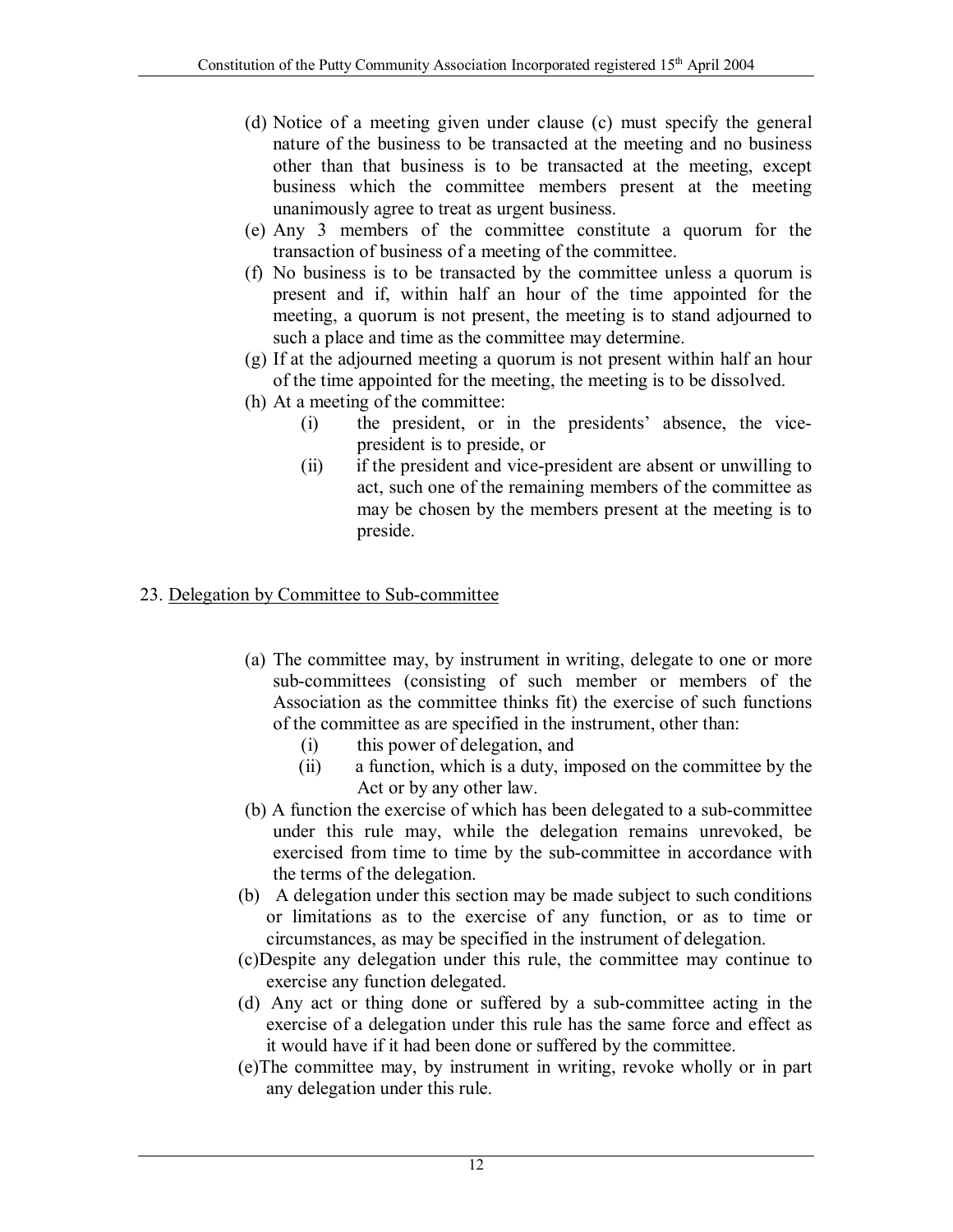(f) A sub-committee may meet and adjourn as it thinks proper.

#### 24. Voting and Decisions

- (a) Questions arising at a meeting of the committee or of any subcommittee appointed by the committee are to be determined by a majority of the votes of members of the committee or sub-committee present at the meeting.
- (b) Each member present at the meeting of the committee or any subcommittee appointed by the committee (including the person presiding at the meeting) is entitled to one vote but, in the event of an equality of votes on any question, the person presiding may exercise a second or casting vote.
- (c) Subject to rule 22(e), the committee may act despite any vacancy on the committee.
- (d) Any act or thing done or suffered, or purporting to have been done or suffered, by the committee or by a sub-committee appointed by the committee, is valid and effectual despite any defect that may afterwards be discovered in the appointment or qualification of any member of the committee or sub-committee.

## **PART 4 – GENERAL MEETINGS**

#### 25. Annual General Meetings – Holding of

 The Association shall hold an annual general meeting each calendar year as near as possible to within the first two weeks of the month of February and in any event prior to the last day in February.

#### 26. Annual General Meetings - Calling of Business at

(a) In addition to any other business which may be transacted at an annual general meeting, the business of the annual general meeting is to include the following: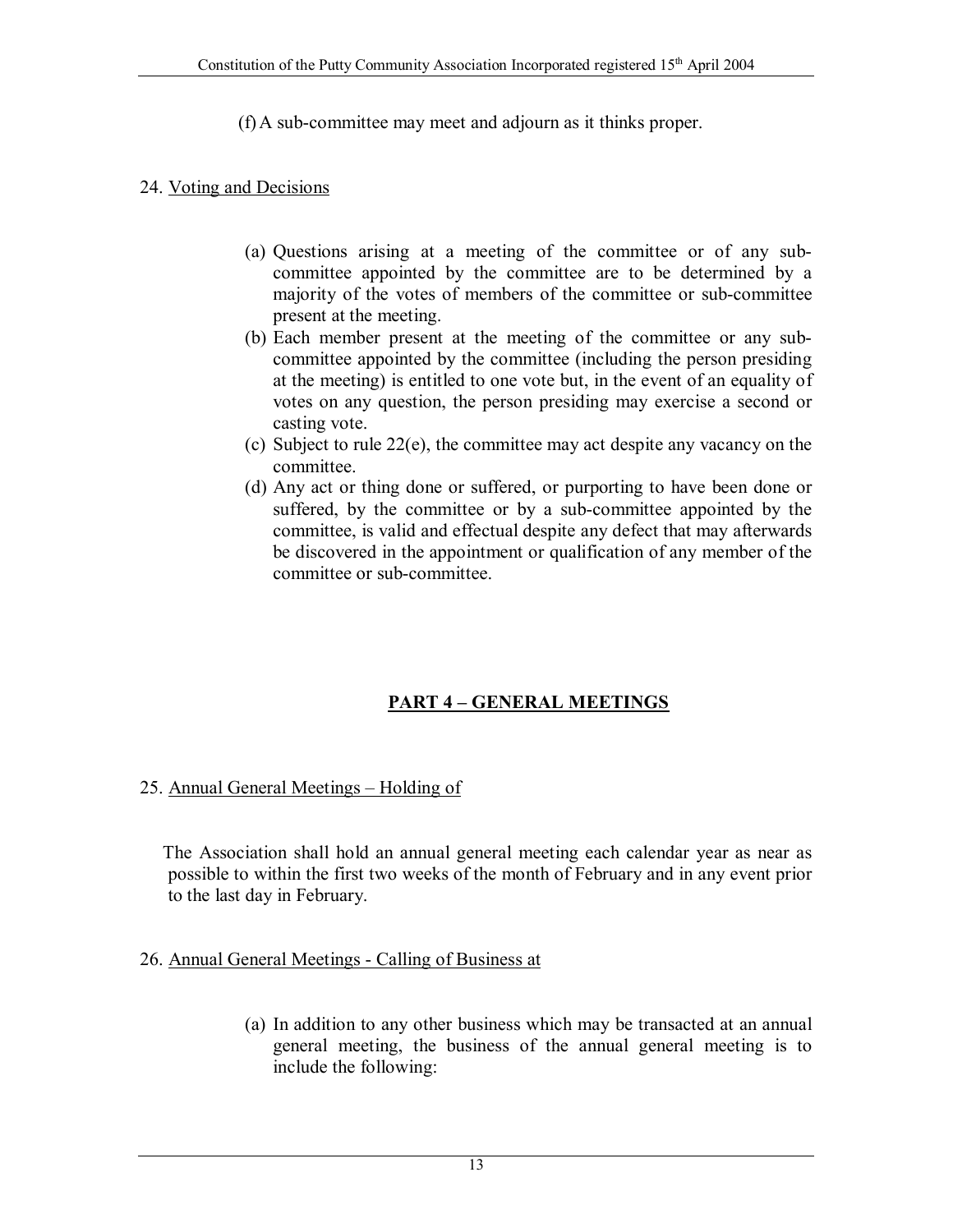- (i) to confirm the minutes of the last preceding annual general meeting and of any special general meeting held since that meeting,
- (ii) to receive from the committee reports on the activities of the Association during the last preceding financial year,
- (iii) to elect office bearers of the Association,
- (iv) to receive and consider the statement which is required to be submitted to members under section 26(6) of the Act.
- (b) An annual general meeting must be specified as such in the notice convening it.

## 27. Special General Meetings – Calling of

- (a) The committee may, whenever it thinks fit, convene a special meeting of the Association.
- (b) The committee must, on the written requisition of at least 5 members or 5 per cent of members, whichever is the greater, convene a special general meeting of the Association.
- (c) A written requisition of members for a special general meeting:
	- (i) must state the purpose or purposes of the meeting, and
	- (ii) must be signed by the members making the requisition, and
	- (iii) must be lodged with the secretary, and
	- (iv) may consist of several documents in a similar form, each signed by one or more of the members making the requisition
- (d) If the committee fails to convene a special general meeting to be held within 1 month after that date on which a requisition of members for the meeting is lodged with the secretary, any one or more of the members who made the requisition may convene a special general meeting to be held not later than 3 months after that date.
- (e) A special general meeting convened by a member or members referred to in clause (d) must be convened as nearly as practicable in the same manner as general meetings are convened by the committee.

## 28. Notice of General Meeting

(a) Except if the nature of the business proposed to be dealt with at a general meeting requires a special resolution of the Association, the secretary must, at least 14 days before the date fixed for the holding of the general meeting, give a notice to each member specifying the place, date and time of the meeting and the nature of the business proposed to be transacted at the meeting.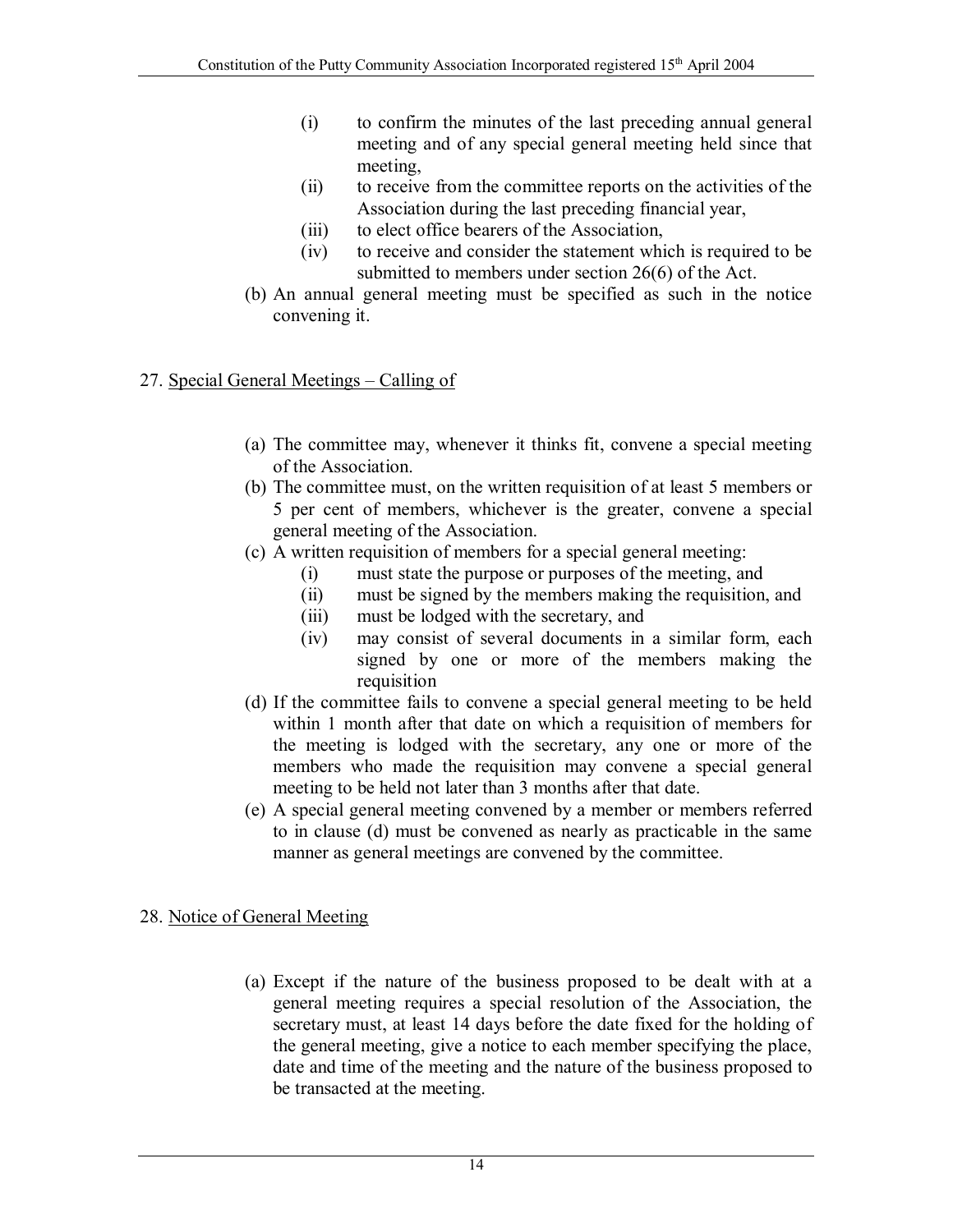- (b) If the nature of the business proposed to be dealt with at a general meeting requires a special resolution of the Association, the secretary must, at least 21 days before the date fixed for the holding of the general meeting, cause notice to be given to each member specifying, in addition to the matter required under clause (a), the intention to propose the resolution as a special resolution.
- (c) No business other than that specified in the notice convening a general meeting is to be transacted at the meeting except, in the case of an annual general meeting, business which may be transacted under rule  $26(a)$ .
- (d) A member desiring to bring any business before a general meeting may give notice in writing of that business to the secretary prior to the holding of that meeting. The secretary must include that business in the next notice calling a general meeting given after receipt of the notice from the member, provided that such notice is received by the secretary 35 days prior to the date proposed for the holding of that meeting.

## 29. Procedure

- (a) No item of business is to be transacted at a general meeting unless a quorum of members entitled under these rules to vote is present during the time the meeting is considering that item.
- (b) The number of members present in person (being members entitled under these rules to vote at a general meeting) that shall constitute a quorum for the transaction of the business at a general meeting is a number (rounded upwards as necessary to the next full number) comprising 10 per cent of the total number of members of the Association, or 9, whichever is the greater.
- (c) If within half an hour after the appointed time for the commencement of a general meeting a quorum is not present, the meeting:
	- (i) if convened on the requisition of members, is to be dissolved, and
	- (ii) in any other case, is to stand adjourned to the same day in the following week at the same time and (unless another place is specified at the time of the adjournment by the person presiding at the meeting or communicated by written notice to members given before the day to which the meeting is adjourned) at the same place.

#### 30. Presiding Member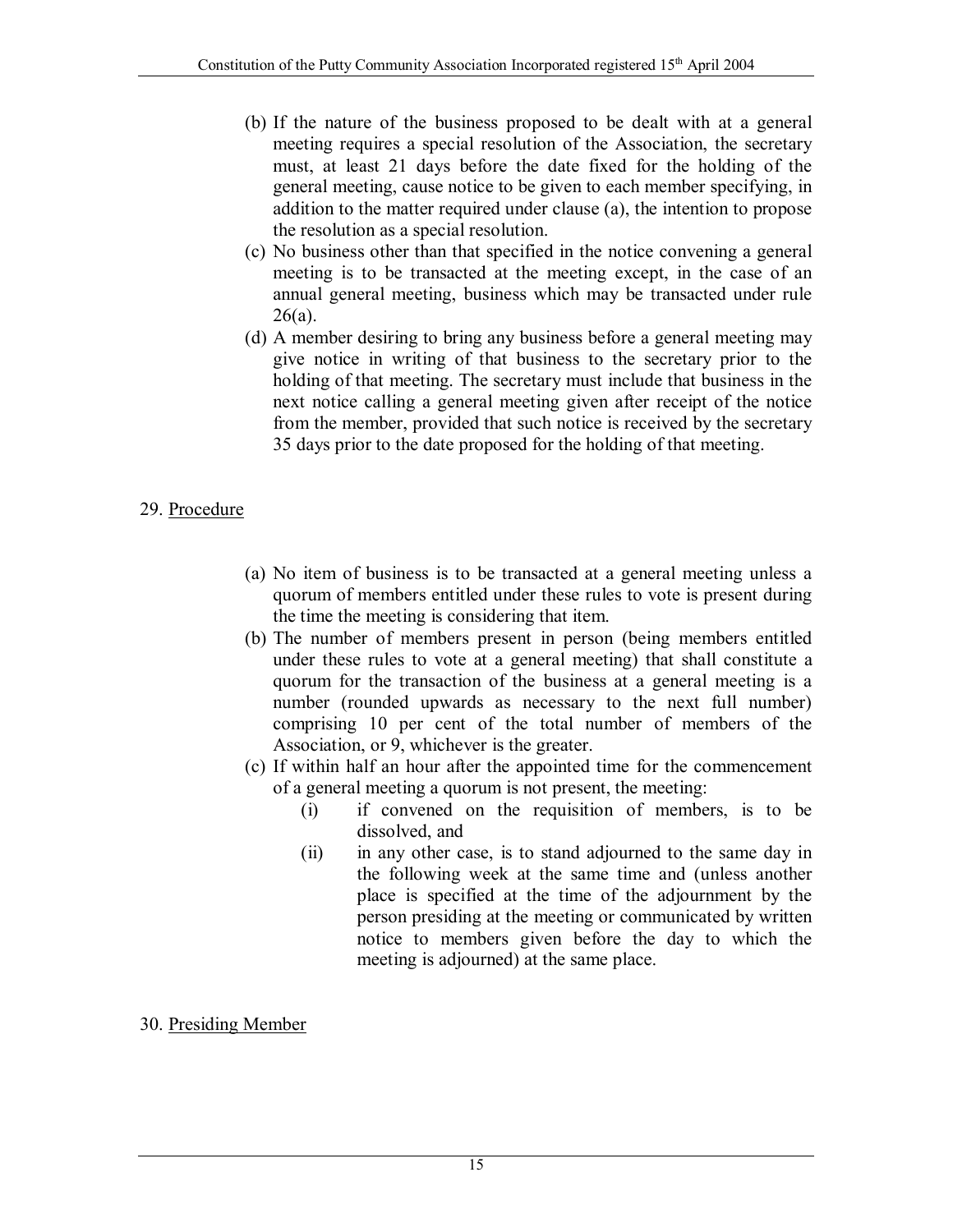- (a) The president or, in the absence of the president, the vice-president, is to preside as chairperson at each general meeting of the Association.
- (b) If the president and the vice-president are absent or unwilling to act, the members present must elect one of their number to preside as chairperson at the meeting.

# 31. Adjournment

- (a) The chairperson of a general meeting at which a quorum is present may, with the consent of the majority of members present at the meeting, adjourn the meeting from time to time and place to place, but no business is to be transacted at an adjourned meeting other than the business left unfinished at the meeting at which the adjournment took place.
- (b) If a general meeting is adjourned for 14 days or more, the secretary must give written or oral notice of the adjourned meeting to each member of the Association stating the place, date and time of the meeting and the nature of the business to be transacted at the meeting.
- (c) Except as provided in clauses (a) and (b), notice of an adjournment of a general meeting or of the business to be transacted at an adjourned meeting is not required to be given.

# 32. Making of Decisions

- (a) A question arising at a general meeting of the Association is to be determined on a show of hands and, unless before or on the declaration of the show of hands a poll is demanded, a declaration by the chairperson that a resolution has, on a show of hands, been carried or carried unanimously or carried by a particular majority or lost, or an entry to that effect in the minute book of the Association, is evidence of the fact without proof of the number or proportion of the votes recorded in favour of or against that resolution.
- (b) At a general meeting of the Association, a poll may be demanded by the chairperson or by at least 3 members present in person or by proxy at the meeting.
- (c) If a poll is demanded at a general meeting, the poll must be taken:
	- (i) immediately in the case of a poll which relates to the election of a chairperson of the meeting or to the question of an adjournment, or
	- (ii) in any other case, in such manner and at such time before the close of the meeting as the chairperson directs,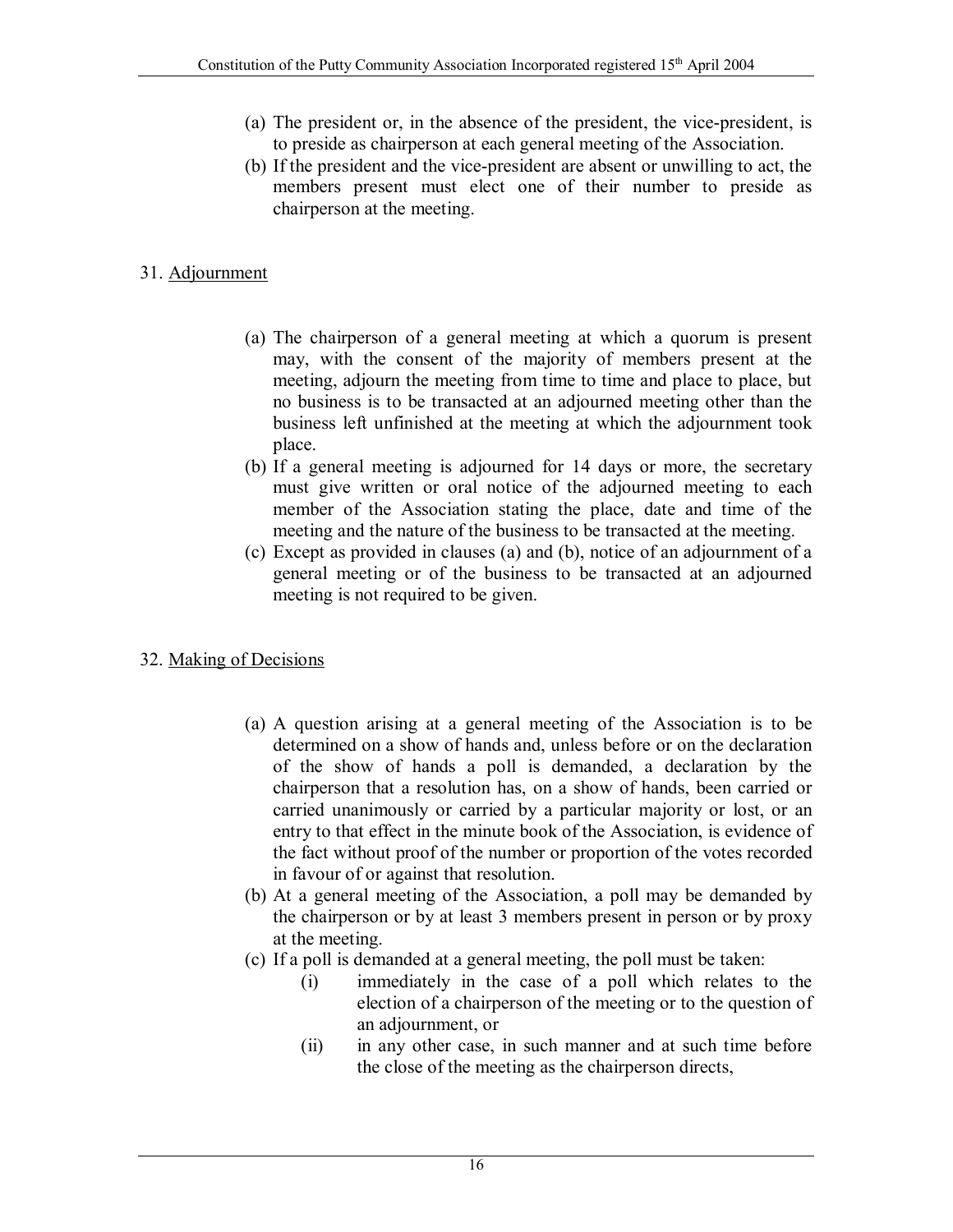and the resolution of the poll on the matter is taken to be the resolution of the meeting on the matter.

## 33. Special Resolutions

A resolution of the Association is a special resolution:

- (a) if it is passed by a majority which comprises at least three quarters of such members of the Association as, being entitled under these rules so to do, vote in person or by proxy at a general meeting of which at least 21 days written notice specifying the intention to propose the resolution as a special resolution was given in accordance with these rules, or
- (b) where it is made to appear to the Director-General that it is not practicable for the resolution to be passed in the manner specified in clause (a), if the resolution is passed in a manner specified by the Director-General.

# 34. Voting

- (a) On any question arising at a general meeting of the Association a member has one vote only.
- (b) All votes must be given personally or by proxy but no member may hold more than 2 proxies.
- (c) In the case of an equality of votes on a question at a general meeting, the chairperson of the meeting is entitled to exercise a second or casting vote.
- (d) A member or proxy is not entitled to vote at any general meeting of the Association unless all money due and payable by the member or proxy to the Association has been paid, other than the amount of the annual subscription payable in respect of the then current year.
- (e) Subject to rule 33 and to the provisions of the Act relating to questions which must be determined by a special resolution, and subject to rule 34(c) relating to the casting vote of the chairperson, a resolution proposed at a general meeting shall be taken to have been passed if, when the resolution is put to the vote (whether upon a poll or otherwise), votes are cast in favour of the resolution by more than one half of such members of the Association as, being entitled under these rules so to do, vote on that resolution in person or by proxy.
- (f) Proxy votes must be cast only in the event of a poll.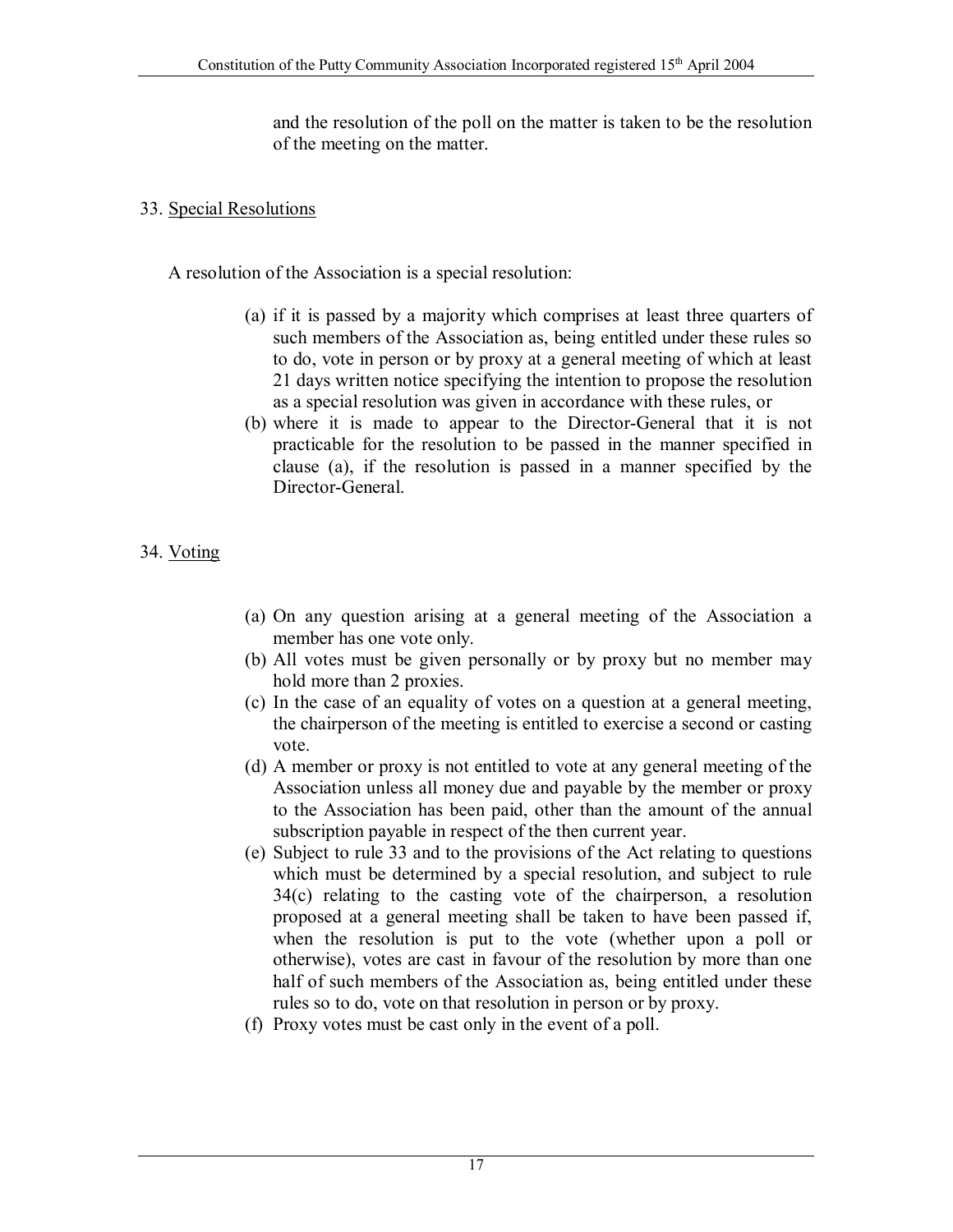#### 35. Appointment of Proxies

- (a) Each member is to be entitled to appoint another member as proxy by notice given to the secretary no later than 24 hours before the time of the meeting in respect of which the proxy is appointed.
- (b) The notice appointing the proxy is to be in the form set out in appendix 2 to these rules (or on any variation of this form which the committee may deem sufficient).
- (c) Proxy votes can only be tendered by members who have been members of the Association for six (6) months or more, prior to the meeting at which those proxies are to be tendered.

## **PART 5 – MISCELLANEOUS**

#### 36. Insurance

The committee shall effect and maintain in the name of the Association such insurance and in such amount as is from time to time required by the Act or any Regulation under the Act, and may effect and maintain in the name of the Association any insurance which the committee may determine is desirable in the interests of the Association, including, without limiting the generality, public liability insurance.

#### 37. Funds – Source

- (a) The funds of the Association are to be derived from entrance fees and annual subscriptions of members, donations and, subject to any resolution passed by the association in general meeting, such other sources as the committee determines.
- (b) All money received by the Association must be deposited as soon as practicable and without deduction to the credit of the Associations' bank or credit union account.
- (c) The Association must, as soon as practicable after receiving any money, issue an appropriate receipt.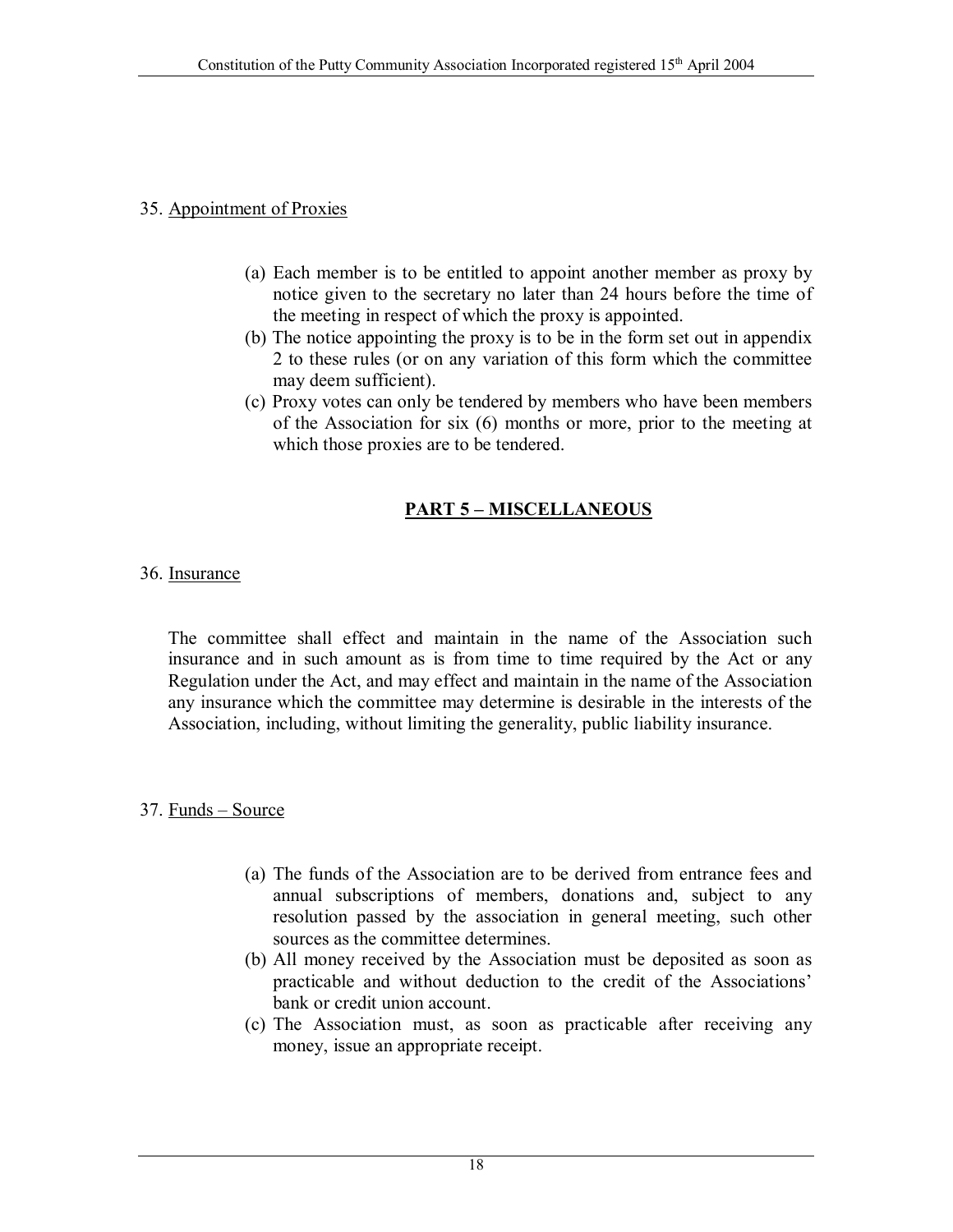#### 38. Funds and Assets – Management

- (a) Subject to any resolution passed by the Association in general meeting, and subject to these rules, the funds of the Association are to be used in pursuance of the objects of the Association in such manner as the committee determines.
- (b) The Association is a non-profit organisation and may not utilize any funds for the purpose of paying dividends, or distributing profits or income, to its members.
- (c) All cheques, drafts, bills of exchange, promissory notes and other negotiable instruments must be signed by any 2 of the president, secretary and treasurer.
- (d) The committee shall not expend, nor shall it permit the expenditure of, nor shall it commit the Association to the expenditure of, more than \$1000, or such other amount as the members of the Association may from time to time determine by special resolution ("the Maximum Amount") out of the funds of the Association, on the acquisition of any item or service, or any set of items or services, or any set of items and services, unless the Association in general meeting has first approved that acquisition and the expenditure of a specified sum of money upon it. Any member of the committee who participates in such expenditure without such approval shall be liable to refund to the Association any such expenditure in excess of the Maximum Amount.
- (e) Neither the committee nor any member of the committee shall have the power to, nor shall purport to:
	- (i) sell, transfer, mortgage, encumber, lease or confer on any other person possession of any property of the Association having a value in excess of the Maximum Amount;
	- (ii) authorise any person on behalf of the Association or the committee to do any of the things referred to in (i);
	- (iii) agree to do any of the things referred to in (i) or (ii);

unless the Association by special resolution has first approved the doing of that thing.

#### 39. Alteration of Objects and Rules

The statement of objects and these rules may be altered, rescinded or added to only by a special resolution of the Association.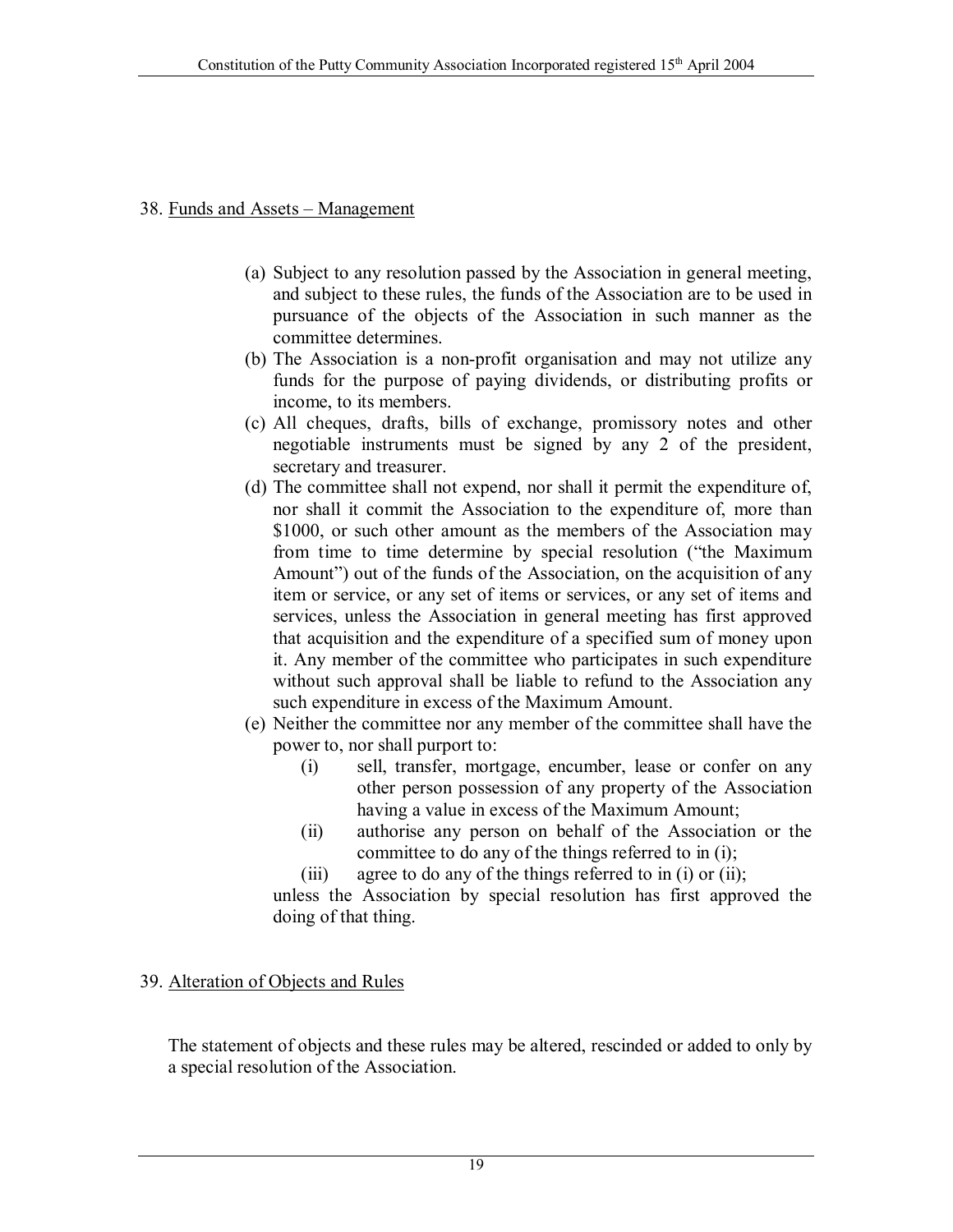#### 40. Common Seal

- (a) The common seal of the Association must be kept in the custody of the public officer.
- (b) The common seal must not be affixed to any instrument except by the authority of the committee and the affixing of the common seal must be attested by the signatures of 2 members of the committee.

#### 41. Custody of Books

Except as otherwise provided in these rules, the public officer/secretary must keep in his/her custody or under his/her control all records, books and other documents relating to the Association.

#### 42. Inspection of Books

Subject to any applicable legislation in force from time to time relating to privacy of information, the records, books and other documents of the Association must be open to inspection, free of charge, by any financial member of the Association at any reasonable hour, within a reasonable time of a request for inspection being made.

#### 43. Service of Notices

- (a) For the purposes of these rules, a notice may be served on or given to a person:
	- (i) by delivering it to the person personally, or
	- (ii) by sending it by pre-paid post to the address of the person, or
	- (iii) by sending it by facsimile transmission or some other form of electronic transmission to an address specified by the person for giving or serving of notice.
- (b) For the purposes of these rules, a notice is taken, unless the contrary is proved, to have been given or served:
	- (i) in the case of a notice given or served personally, on the date on which it is received by the addressee, and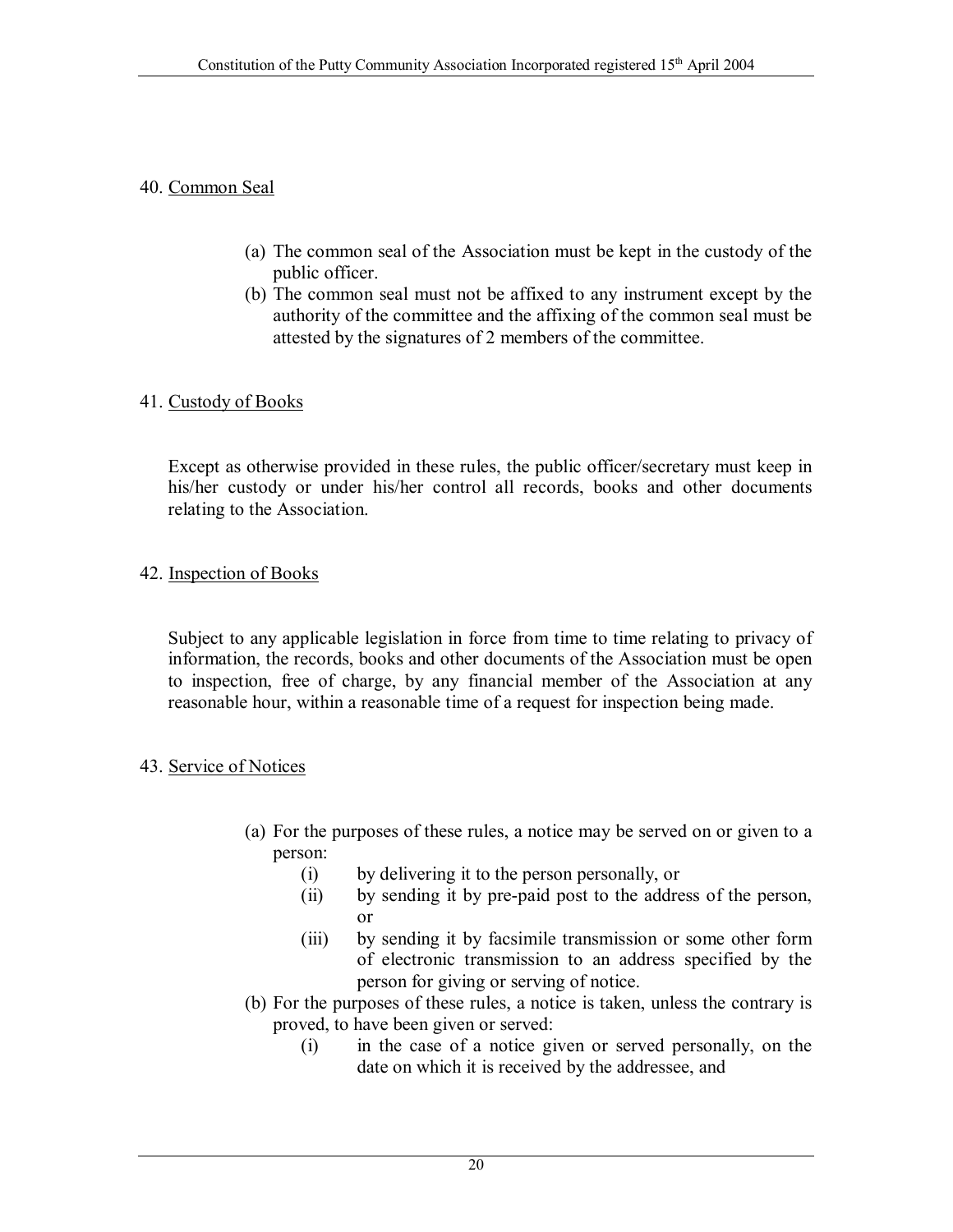- (ii) in the case of a notice sent by pre-paid post, on the date when it would have been delivered in the ordinary course of post, and
- (iii) in the case of a notice sent by facsimile transmission or some other form of electronic transmission, on the date it was sent, or if the machine from which the transmission was sent produces a report indicating that the notice was sent on a later date, on that date.

# 44. Use of the Hall

The Association must make the Putty Hall available for use by any resident of Putty (whether or not a member of the Association), subject to:

- (a) reasonable availability of the Putty Hall;
- (b) reasonable conditions of hire (which shall not discriminate between members of the Association and non-members);
- (c) either the proposed use of the hall falling within the scope of the Association's insurance, or the applicant for use arranging insurance to the reasonable satisfaction of the Committee;
- (d) any other condition or limitation the Committee considers should reasonably be imposed, subject to any such condition or limitation not being inconsistent with the terms of the trust under which the Putty Hall is held.

# 45. Effect of winding up on Putty Hall Land

For the avoidance of doubt, in the event of the winding up of the Association, the land on which the Putty Hall is constructed is not available for distribution, and shall remain subject to the following terms of trust: "upon trust for the use of the residents of Putty for Public Religious and Social gatherings and for such other purposes as the said residents may from time to time determine". In that circumstance, it will be open to the Court or the Attorney General to appoint a replacement trustee.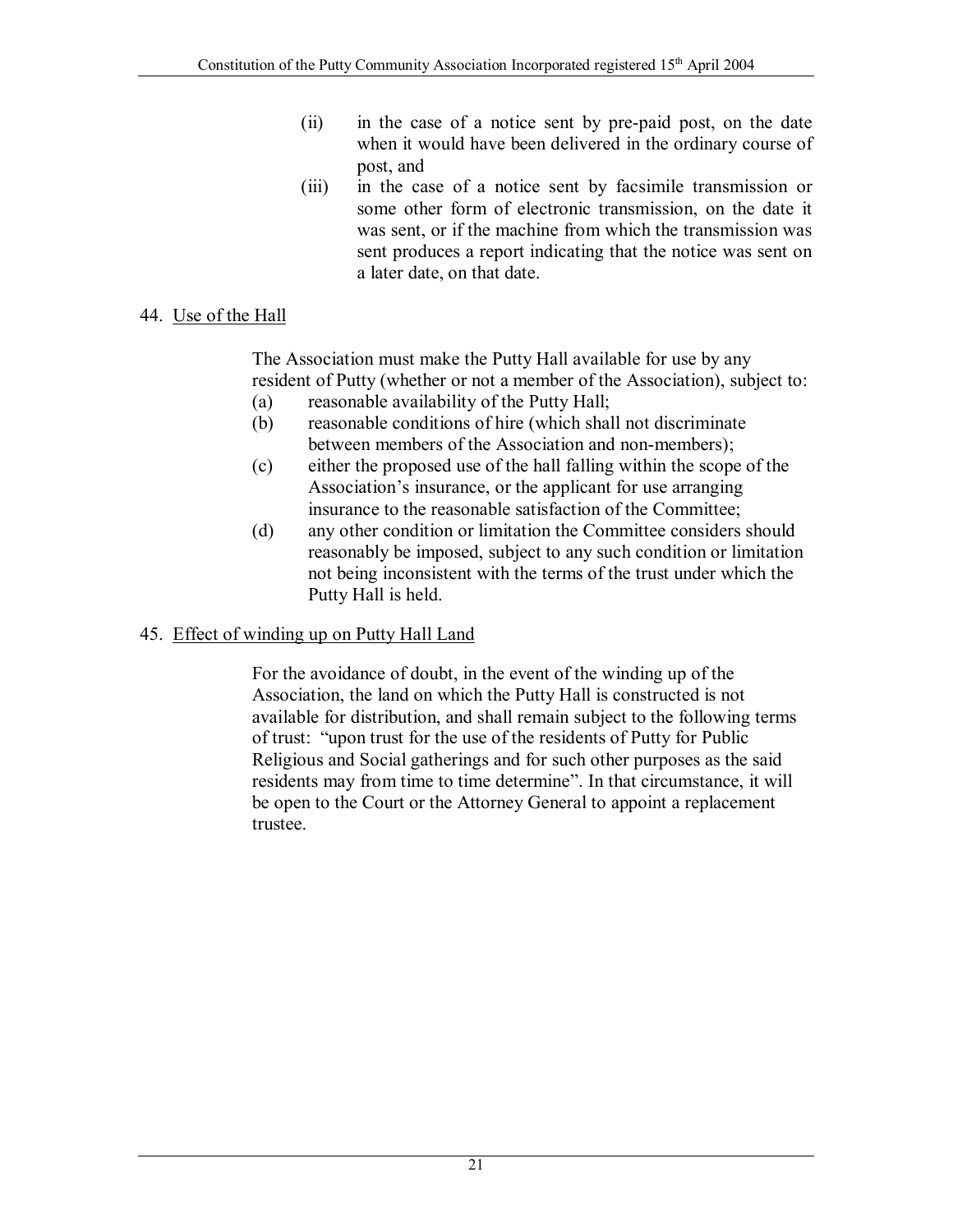## **AMENDMENTS**

| $21st$ November 2005                           |                      |
|------------------------------------------------|----------------------|
| $21st$ November 2005                           |                      |
| $30th$ March 2006                              |                      |
| 12 <sup>th</sup> February, 2011                |                      |
| $12th$ February, 2011                          |                      |
| Statement of Objects of the Association $2(a)$ | $21st$ December 2011 |
| Statement of Objects of the Association 2(d)   | $21st$ December 2011 |
| $21st$ December 2011                           |                      |
| $21st$ December 2011                           |                      |
| $21st$ December 2011                           |                      |
| $21st$ December 2011                           |                      |
| $21st$ December 2011                           |                      |
| $21st$ December 2011                           |                      |
| $21st$ December 2011                           |                      |
| $21st$ December 2011                           |                      |
|                                                |                      |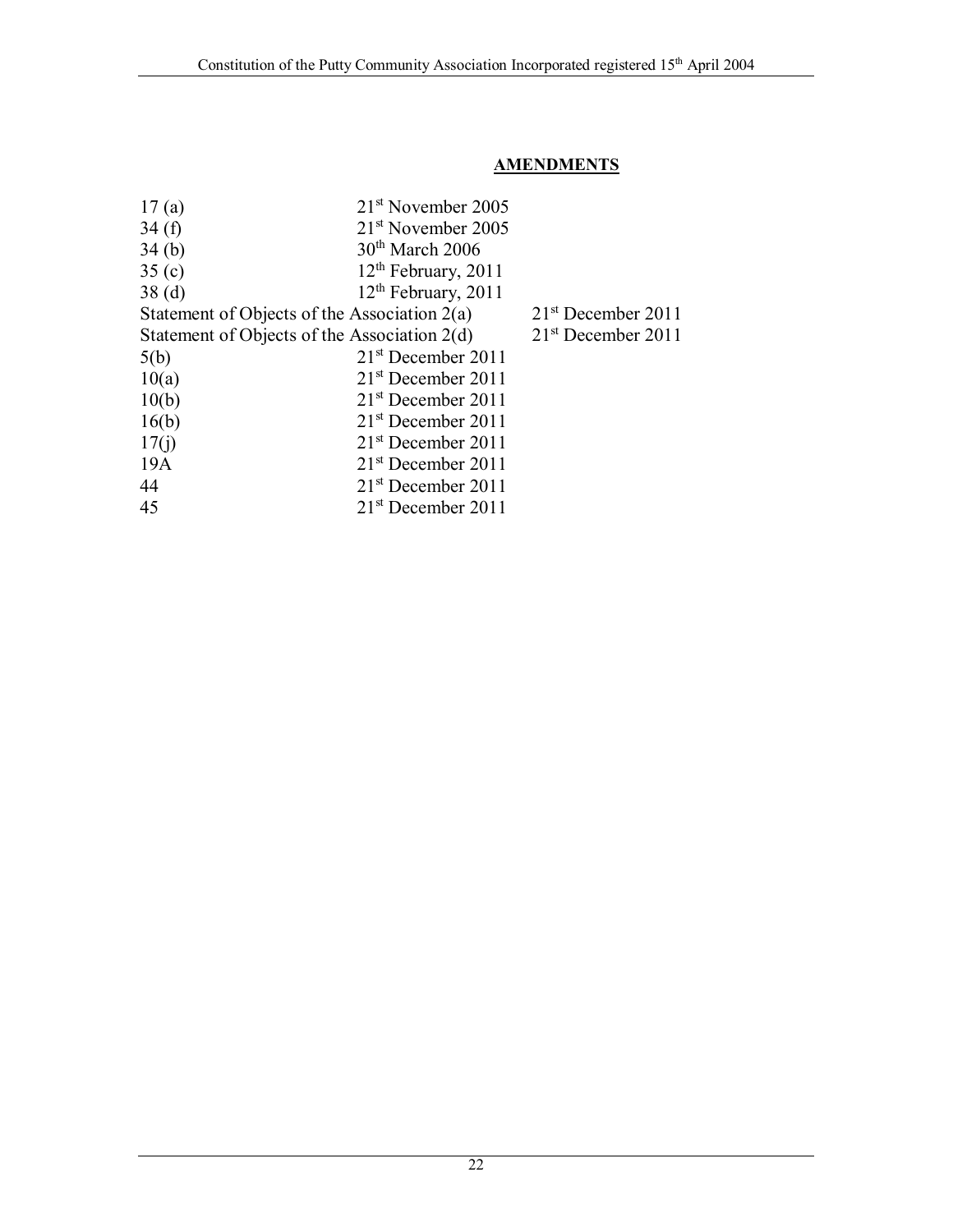# **APPENDIX 1**

Rule  $5(a)(i)$ 

## **APPLICATION FOR MEMBERSHIP OF THE PUTTY COMMUNITY ASSOCIATION INCORPORATED**

| ı,     | (full name of applicant) |  |
|--------|--------------------------|--|
| of     |                          |  |
|        | (address)                |  |
| Ph:    | Fax:                     |  |
|        |                          |  |
| Email: |                          |  |

hereby apply to become a member of the Putty Community Association Incorporated. In the event of my admission as a member, I agree to be bound by the rules of the Association for the time being in force. The address, facsimile number (if any) or email address (if any) set above may be used for the purpose of giving to me or serving on me any notice or other document relating to the affairs of the Association.

 $\mathcal{L}_\text{max}$  , and the contract of the contract of the contract of the contract of the contract of the contract of the contract of the contract of the contract of the contract of the contract of the contract of the contr Signature of Applicant Date